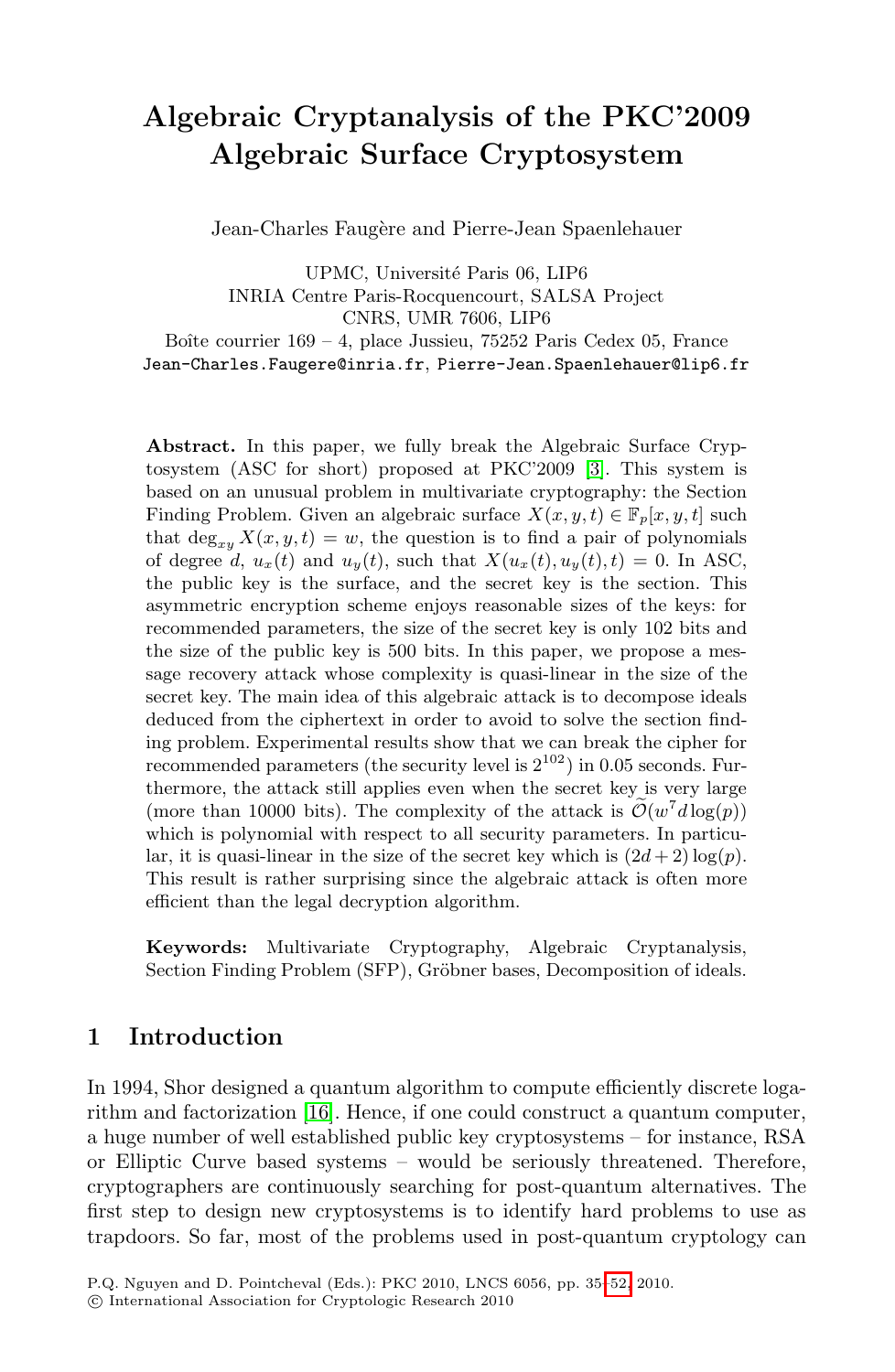#### 36 J.-C. Faugère and P.-J. Spaenlehauer

be classified into three main categories: Multivariate cryptography, Code-based cryptography and Lattice-based cryptography.

In this context, Akiyama, Goto, and Miyake propose a new multivariate publickey algorithm at PKC'2009: the Algebraic Surface Cryptosystem (*ASC* for short) [3]. Interestingly, its security is based on a difficult problem which is not common:

**Section Finding Problem (SFP).** Giv[en](#page-16-0) [a](#page-16-0)n algebraic surface defined by the polynomial  $X(x, y, t) \in \mathbb{F}_p[x, y, t]$  (where  $\mathbb{F}_p$  denotes the finite field of cardinality p), the question is to find two polynomials  $u_x(t), u_y(t) \in \mathbb{F}_p[t]$  of degree d, such that  $X(u_x(t), u_y(t), t) = 0.$ 

As stated in [3], this problem is computationally hard: the only algorithm known so far induces to find roots of a huge multivariate polynomial system. Hence the idea of ASC is to use the surface as public key and the knowledge of a section of this surface as the trapdoor. In comparison to HFE [15] or other multivariate systems, ASC has some interesting and unusual properties. In particular, the keys are unexpectedly short. The security of multivariate systems is usually related to the difficulty of finding a zero of a system of low degree polynomials (often quadratic) in a huge number of variables. For instance, in the case of HFE, the size of the public key is precisely the size of the multivariate system: 265680 bits for a security of  $2^{80}$ . In contrast with HFE, ASC enjoys a small public key of 500 bits for a security of  $2^{102}$ . More generally, for a security level of  $2^d$ , the size of the public key of HFE is  $\mathcal{O}(d^3)$  $\mathcal{O}(d^3)$  $\mathcal{O}(d^3)$ . In comparison, the public key of ASC [is a](#page-16-1) unique high degree polynomi[al in](#page-16-2) only three va[riab](#page-16-3)les: its size is  $\mathcal{O}(d)$  bits for a security of  $2^d$ . Actually, the authors explains that the keys of ASC are among the shortest of known post-quantum cryptosystems. More precisely, let w denote the degree of the public surface  $X$  in  $x$  and  $y$ . For a security level of  $p^{2d}$ , the size of the secret key is  $2d \log(p)$  bits and the size of the public key is about  $wd \log(p)$ . The main observation is that the sizes of the keys are linear in  $d \log(p)$ , which is the logarith[m o](#page-16-4)f the security level.

Although a completely different version of ASC [2] has been attacked by Ivanov and Voloch [11], by Uchiyama and Tokunaga [17] and by Iwami [12], the new version of ASC, presented at PKC'2009, is resistant to all known attacks. We would like to mention that the decryption algorithm raises some questions. Indeed, one step of this algorithm is to recover some factors of given degree D of a univariate polynomial. In order to find those factors, the designers propose to recombine the irreducible factors of the polynomial by solving a knapsack. However, this problem is known to be NP-hard [10]. Therefore, it is not clear if the cryptosystem remains practical for high security parameters.

**Main Results.** In this paper, we describe a message recovery attack which can break ASC in polynomial time. One important step of the legal decryption algorithm is the factorization of a univariate polynomial. The key idea of the algebraic attack is to perform this factorization step *implicitly* by decomposing ideals deduced from the ciphertext. Indeed, decomposition of ideals can be seen as a generalisation of the standard factorization of polynomials. Hence, this technique allows us to bypass the Section Finding Problem, which is hard.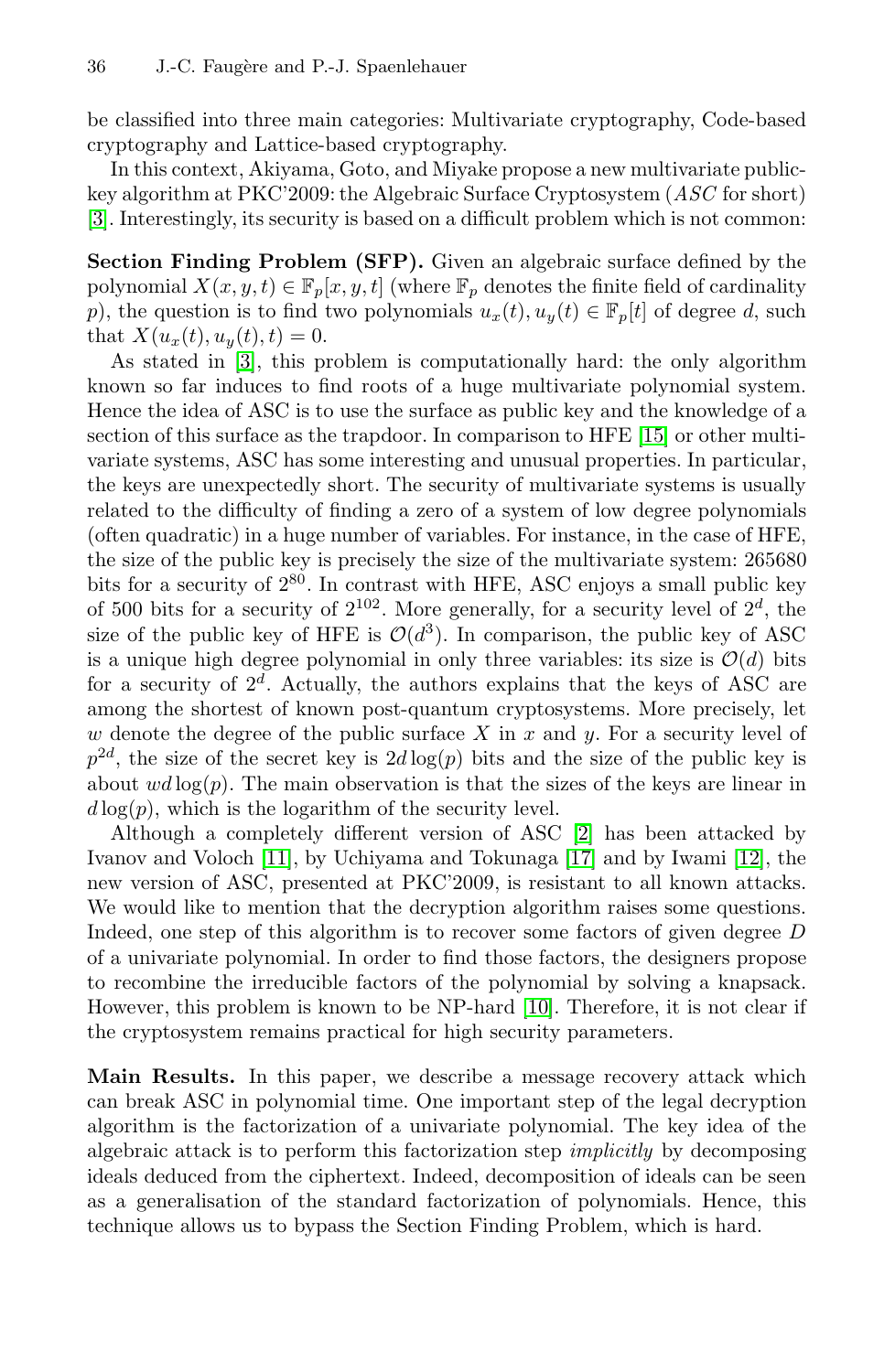We present three versions of this attack. The Level 1 Attack is high-level, deterministic, offers a good view of the mechanisms involved and can be implemented straightforwardly into a Computer Algebra System such as Magma (code given in Appendix B). However, this version is not very efficient and cannot break ASC for the recommended parameters. The Level 2 Attack is based on the following observation: the polynomials occurring in ASC have a high degree in t and a rather low degree in x and y. Thus, it is natural to see expressions in t as *coefficients* instead of polynomials in t; in other words, in order to speed up the attack, we have to perform the computations in the ring  $\mathbb{F}_p(t)[x, y]$  (where  $\mathbb{F}_p(t)$  is the field of fractions) instead of  $\mathbb{F}_p[x, y, t]$ . In the Level 3 Attack, we replace the ground field  $\mathbb{F}_p(t)$  by a finite field  $\mathbb{F}_{p} \approx \mathbb{F}_p[t]/(P(t))$  for a large enough D to avoid the swelling of th[e](#page-2-0) intermediate coefficients and to recover the initial message modulo  $P(t)$ . Even more efficiently, we can split  $P(t)$  into several irreducible factors  $P_i(t)$  of small degree; the Chinese Remainder Theorem is then used to recombine the congruences and retrieve the original message. In this third version of the attack, the size of the plaintext determines the number of congruences required as well as the size of t[he fi](#page-16-5)nite fields considered. Therefore, the complexity of the Level 3 Attack is expected to be *quasi-linear* in the size of the secret key. This behaviour is confirmed by experimental results together with a complexity analysis. The binary complexity<sup>1</sup> of the Level 3 Attack is (Theorem 1): is<br>| 3<br>|5.<br>|O

 $\tilde{\mathcal{O}}(w^6 size(m))$ 

where  $size(m)$  denotes the binary size of the plaintext, w is the degree of X in gether with a complexity and<br>is (Theorem 1):<br>where  $size(m)$  denotes the l<br>the variables x and y and  $\tilde{\mathcal{O}}$ the variables x and y and  $\widetilde{\mathcal{O}}($ ) is the "soft Oh" notation (see e.g. [18, Definition 25.8]). Since the size of the secret key is smaller than  $size(m)$ , the attack is also quasi-linear in the size of the secret key. In practice,  $size(m) \approx dw \log(p)$  (where d is the degree of the secret section). Thus the complexity of the attack is t l<br>t l<br>reiol<br> $\widetilde{\mathcal{O}}$ 

$$
\widetilde{\mathcal{O}}(w^7d\log(p)).
$$

This can be compared with a lower bound on the binary complexity (see page 47) of the decryption algorithm: itl<br>or<br>Õ

$$
\widetilde{\mathcal{O}}(\log(p)(w^3d^3 + dw \log(p))).
$$

<span id="page-2-0"></span>It can be noted that the decryption algorithm is cubic in the size of the secret key. Therefore, increasing the size of the secret key does not secure the system, since the cost of the decryption algorithm increases faster than the cost of the attack.

We implemented in Magma 2.15-7 the three variants. The Level 3 Attack can break ASC with parameters recommended in [3]  $(d = 50, p = 2, w = 5)$ in only 0.05 seconds. Experiments confirm that increasing the size of the secret key with the parameters  $p$  and  $d$  does not really increase the security of the

<sup>1</sup> The binary complexity is the number of arithmetic operations on bits, whereas the arithmetic complexity is the number of arithmetic operations in the base ring.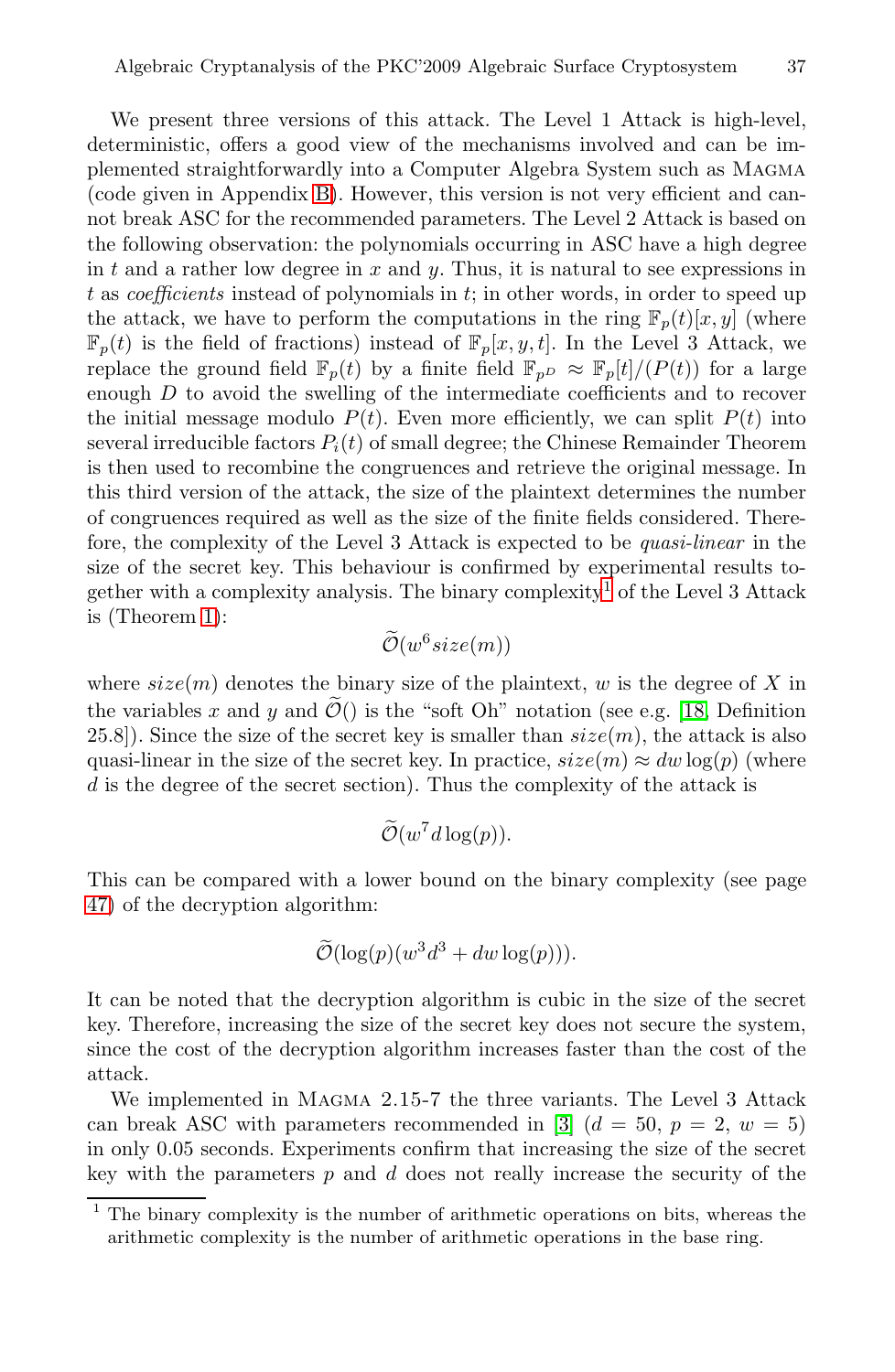#### 38 J.-C. Faugère and P.-J. Spaenlehauer

system. We are still able to break it in few seconds, even when the size of the secret key is more than 10000 bits! We also try to increase the parameter  $w$  (the degree in x and y of the public surface). For a rea[so](#page-3-0)nable size of the public key (less than 4000 bits), the message can be recove[re](#page-15-0)d in few hours. Finally, we try to figure out whether it is possible to sec[ur](#page-5-0)e the system by increasing the size of the support of the surface (the parameter  $k$ ). However, as predicted by the comple[xit](#page-15-0)y analysis, this parameter has very few effect on the complexity of the attack. Thereby, we can consider the system as fully broken.

#### <span id="page-3-0"></span>**Structure of the Paper**

After this introduction, the paper is organized as follows. In Section 2, we give a short description of the ASC cryptosystem as it is presented in [3]. Then, we explain the theoretical foundations of the attack. In Section 3, we describe the three variants of the [att](#page-15-0)ack and we show a concrete example by applying it to the toy example given in [3]. We also perform a precise complexity analysis in Section 5. Finally, we give some experimental results showing that the attack is scalable.

# **2 Description of the Cryptosystem**

We give here a short description of ASC. For a more detailed presentation of this cryptosystem, we refer the reader to [3]. We consider the ring of polynomials  $\mathbb{F}_p[x, y, t]$  where p is a prime number. For any polynomial  $P \in \mathbb{F}_p[x, y, t]$ ,  $\Lambda_P$ denotes its support in  $\mathbb{F}_p(t)[x, y]$  (that is to say the set of couples  $(i, j) \in \mathbb{N}^2$ such that  $t^{\ell}x^{i}\overline{y^{j}}$  is a monomial of  $P$ ).

#### **2.1 Parameters**

The cryptosystem ASC has four parameters:  $p$  is the cardinality of the ground field, and d is the degree of the secret section. These two parameters are especially important for the security. They have a direct impact on the binary size of the secret key, which is  $2d \log p$ . Another parameter is w the degree in x and y of the public surface X. The last parameter is k, the cardinality of  $\Lambda_X$  (which is the support of X in  $\mathbb{F}_p(t)[x, y]$ . The parameters w, d and p have an impact on the size of the public key which is approximatively  $dw \log(p)$  bits.

## **2.2 Keys**

The secret key is a pair of polynomials  $(u_x(t), u_y(t))$  of degree d.

The public key is given by:

- **–** A surface described by an irreducible polynomial  $X(x, y, t) \in \mathbb{F}_p[x, y, t]$  such that  $X(u_x(t), u_y(t), t) = 0$  and card $(\Lambda_X) = k$ .
- $A_m$  the support of the plaintext polynomial and  $\{d_{ij}^{(m)} \in \mathbb{N}\}_{(i,j)\in A_m}$  the degrees of the coefficients.
- $\Lambda_f$  the support of the divisor polynomial and  $\{d_{ij}^{(f)} \in \mathbb{N}\}_{(i,j)\in\Lambda_f}$  the degrees of the coefficients.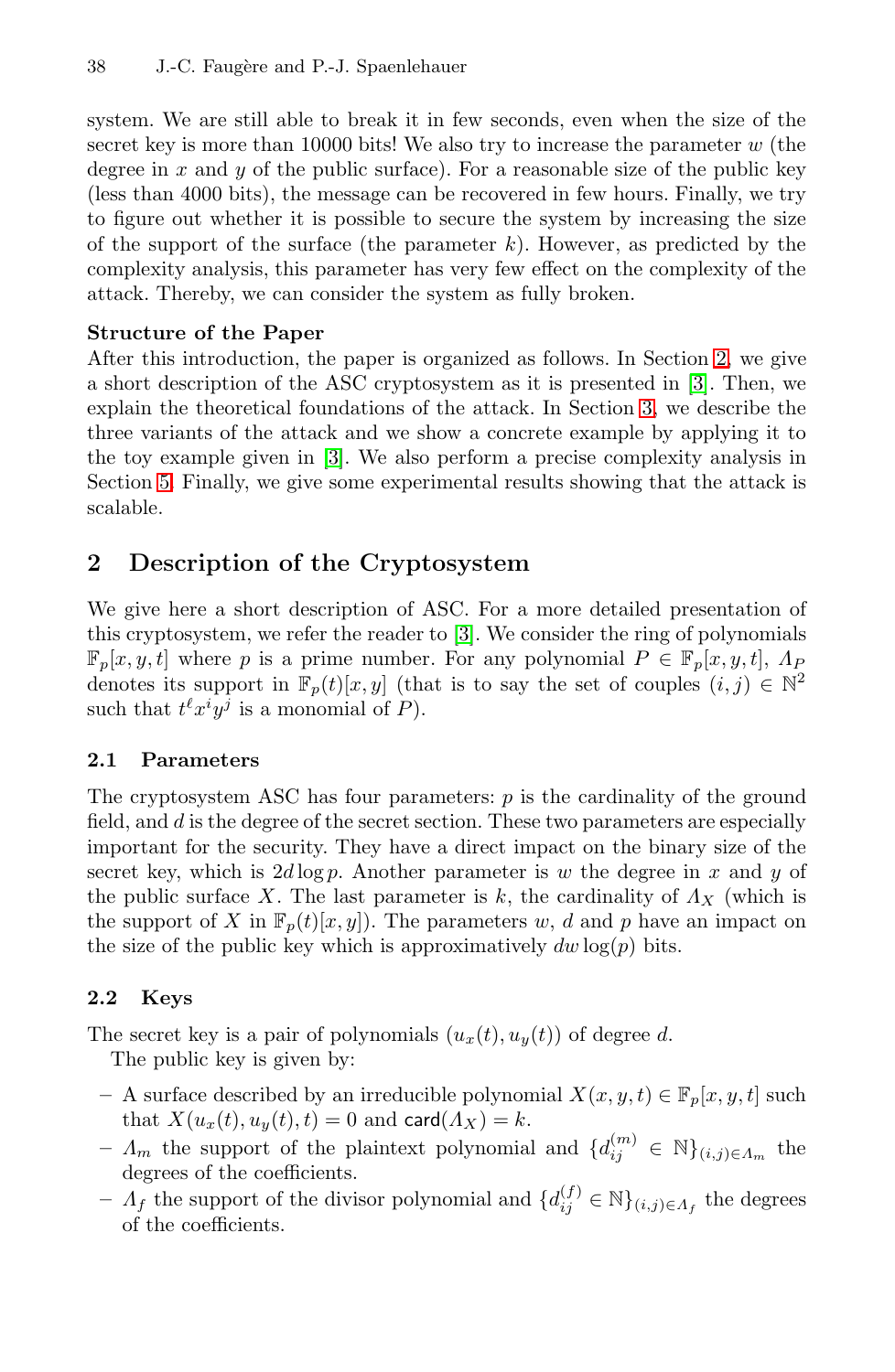For encryption/decryption it is required that:

$$
A_m \subset A_f A_X = \{(i_1 + i_2, j_1 + j_2) : (i_1, j_1) \in A_f, (i_2, j_2) \in A_X\}.
$$
  
\n
$$
\max\{i : (i, j) \in A_X\} < \max\{i : (i, j) \in A_m\} < \max\{i : (i, j) \in A_f\}.
$$
  
\n
$$
\max\{j : (i, j) \in A_X\} < \max\{j : (i, j) \in A_m\} < \max\{j : (i, j) \in A_f\}.
$$
  
\n
$$
\deg_t(X(x, y, t)) < \max\{d_{ij}^{(m)}\}_{(i,j) \in A_m} < \max\{d_{ij}^{(j)}\}_{(i,j) \in A_f}.
$$

# **2.3 Encryption/Decryption**

**Encryption.** Consider a plaintext embedded into a polynomial

$$
f(x, y, t) = \sum_{(i,j) \in A_m} f(x, y, t)
$$
\n
$$
f(x, y, t) = \sum_{(i,j) \in A_m} m_{ij}(t) x^i y^j
$$
\n
$$
f(x, y, t) = \sum_{(i,j) \in A_m} f(x, y, t)
$$
\n
$$
f(x, y, t) = \sum_{(i,j) \in A_m} f_{ij}(t) x^i y^j
$$

where  $\deg(m_{ij}(t)) = d_{ij}^{(m)}$ . Choose a random divisor polynomial

$$
f(x, y, t) = \sum_{(i,j) \in A_f} f_{ij}(t) x^i y^j
$$

where  $\deg(f_{ij}(t)) = d_{ij}^{(f)}$ . Then select four random polynomials  $r_0, r_1, s_0, s_1$  such that, for  $\ell \in \{0, 1\}$ ,  $f(x, y, t) = \sum_{(i,j) \in A_f} f_{ij}(t)x^i y^j$ <br>  $(f_{ij}(t)) = d_{ij}^{(f)}$ . Then select four random polynom<br>  $x \in \{0, 1\},$ <br>  $(x, y, t) = \sum_{i,j} r_{ij}^{(\ell)}(t)x^i y^j, \quad s_{\ell}(x, y, t) = \sum_{i,j}$ 

$$
r_{\ell}(x, y, t) = \sum_{(i,j) \in A_f} r_{ij}^{(\ell)}(t) x^i y^j, \quad s_{\ell}(x, y, t) = \sum_{(i,j) \in A_X} s_{ij}^{(\ell)}(t) x^i y^j
$$

and  $\forall i, j, \deg(r_{ij}^{(\ell)}(t)) = \deg(f_{ij}(t)), \deg(s_{ij}^{(\ell)}(t)) = \deg(X_{ij}(t)).$  Finally, construct the ciphertext  $(F_0(x, y, t), F_1(x, y, t))$  where

$$
F_0(x, y, t) = m(x, y, t) + f(x, y, t)s_0(x, y, t) + X(x, y, t)r_0(x, y, t),
$$
  
\n
$$
F_1(x, y, t) = m(x, y, t) + f(x, y, t)s_1(x, y, t) + X(x, y, t)r_1(x, y, t).
$$

**Decryption.** Consider  $h_{\ell}(t) = F_{\ell}(u_x(t), u_y(t), t), \ell \in \{0, 1\}$  and compute the difference  $h_0(t) - h_1(t) = f(u_x(t), u_y(t), t)(s_0(u_x(t), u_y(t), t) - s_1(u_x(t), u_y(t), t)).$ Next, find a factor of  $h_0(t) - h_1(t)$  whose degree matches  $\deg(f(u_x(t), u_y(t), t))$ . Let  $f(t)$  denote this factor. Then computes  $\widetilde{m}(u_x(t), u_y(t), t) = h_0(t) \mod f(t)$ . **viation**. Consider  $h_{\ell}(t) = F_{\ell}(u_x(t), u_y(t))$ <br>ence  $h_0(t) - h_1(t) = f(u_x(t), u_y(t), t)(s_0(t))$ <br>find a factor of  $h_0(t) - h_1(t)$  whose degree  $\tilde{m}$ **Decryption.** Con<br>difference  $h_0(t) - h$ <br>Next, find a factor<br>Let  $\tilde{f}(t)$  denote thi<br>Finally, retrieve  $\tilde{m}$ Finally, retrieve  $\widetilde{m}(x, y, t)$  by solving the linear system: 1(o)<br>is<br> $(x \widetilde{m})$ sider  $h_{\ell}(t) = P_{\ell}(u_x(t), u_{\ell}(t))$ <br>  $(u(t)) = f(u_x(t), u_y(t), t)(s_0)$ <br>
of  $h_0(t) - h_1(t)$  whose de<br>
s factor. Then computes  $(u_x(t), u_y(t), t) = \sum \widetilde{m}$ 

$$
\widetilde{m}(u_x(t), u_y(t), t) = \sum \widetilde{m}_{ijk} u_x(t)^i u_y(t)^j t^k.
$$

Th[e](#page-15-0)re are potentially several factors of  $h_0(t) - h_1(t)$  w[hos](#page-16-4)e degree is equal to  $deg(f(u_x(t), u_y(t), t))$ . So, we have to verify that we picked the good one. To  $\widetilde{m}(u_x(t), u_y(t), t) = \sum \widetilde{m}_{ijk} u_x(t)^i u_y(t)^j t^k.$ <br>There are potentially several factors of  $h_0(t) - h_1(t)$  whose degree is  $\deg(f(u_x(t), u_y(t), t))$ . So, we have to verify that we picked the good oso, the designers of ASC propose to use do so, the designers of ASC propose to use a MAC to verify that  $\widetilde{m}(x, y, t) =$  $m(x, y, t)$ . If the verification fails, we start again by considering another factor of  $h_0(t) - h_1(t)$ .

To find factors of  $h_0(t)-h_1(t)$  whose degree matches deg( $f(u_x(t), u_y(t), t)$ ), the designers propose to factor  $h_0(t) - h_1(t)$ , then recombine its irreducible factors by solving a knapsack problem. However, the knapsack problem is NP-hard [10]. Therefore, as pointed out in [3], it is not clear if the decryption algorithm remains practicable when the security parameters are high.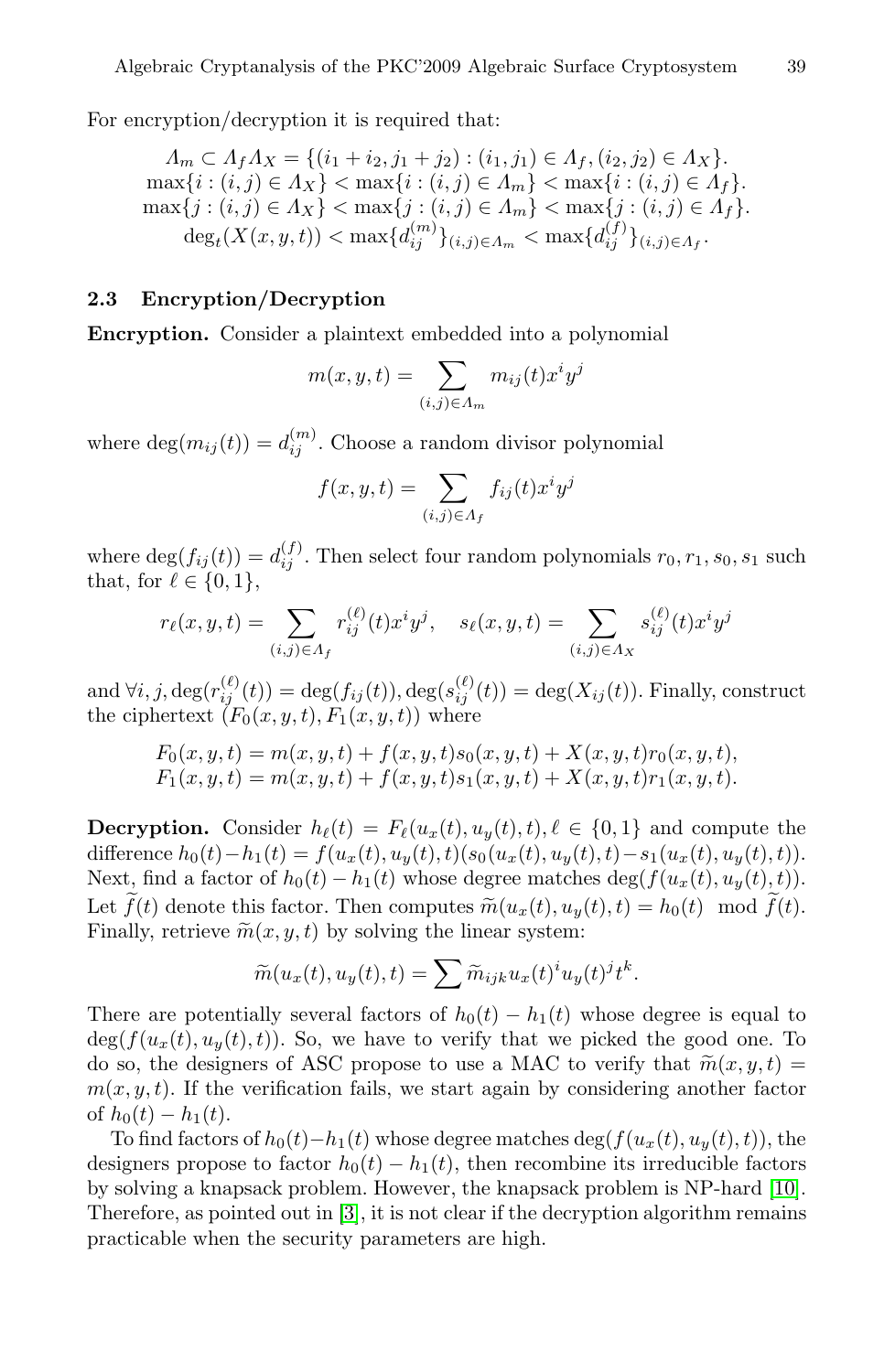#### **2.4 Security of the System**

The designers of the cryptosystem propose the following parameters:

- $n = 2.$
- **–** d should be greater than 50.
- $w = deg_{xy}(X) = max\{i + j : (i, j) \in A_X\}$  should be greater than 5.
- **–** The lower bound on k is 3.

<span id="page-5-0"></span>The size of the secret key is around 100 bits and the size of the public key is close to 500 bits. According to the designers of ASC, there is so far no known attack faster than exhaustive search for these parameters. Therefore, the security level of ASC is expected to be the cost of exhaustive search of the secret key, namely  $p^{2d+2}$ .

## **3 Description of the Attack**

#### **Overview of the Attack**

In this section, we propose a message recovery attack on the cryptosystem described above.

The main point of the attack is t[o](#page-8-0) [d](#page-8-0)ecompose ideals, instead of factoring the univariate polynomial obtained by evaluating  $F_0-F_1$  in the section  $(u_x, u_y)$ . This way, we can implicitly manipulate the so-called *divisor polynomial* f occurring in the decryption process. Consequently, we can avoid to solve the underlying Section Finding Problem, and we obtain a polynomial attack on ASC.

First, we presen[t a](#page-9-0) high-level and deterministic version of the attack (Algorithm 1) based on two fundamental lemmas. Then, we speed-up the algorithm by considering the field of fractions  $\mathbb{F}_p(t)$  (Algorithm 2). Indeed, polynomials occurring in ASC have a high degree in  $t$ . Since the complexity of Gröbner bases algorithms is linear in the complexity of the arithmetic in the ground field, it seems natural to compute in the field of fractions  $\mathbb{F}_p(t)$ . Finally, we use a modular approach to implement efficiently the attack: we perform computations in some well-chosen finite fields  $\mathbb{F}_p[t]/(P)$  and recombine the results by using the Chinese Remainder Theorem (Algorithm 3). Doing this, the size of the coefficients of intermediate values are bounded (these coefficients can be huge when computations are performed in the field of fractions). This allows us to break bigger instances of ASC. In particular, we are able to break the system with recommended parameters in 0.05 seconds. Furthermore, this will allow us to perform a precise complexity analysis and to show that this attack is quasi-linear in the size of the secret key. Experimentally, we are able to break with this technique some instances where the size of the secret key is greater than 10000 bits.

Now we compare the efficiency of the three versions of the attack on a small example. For instance, we consider the following parameters  $p = 11, d = 8$ ,  $w = 5$  and  $k = 3$  and we use our MAGMA implementation. The Level 1 Attack (code given in Appendix) recover the plaintext in 136 seconds. As predicted, the Level 2 Attack is faster and can break the system in 74 seconds. Using the modular approach in the Level 3 Attack really speeds up the computations: it retrieves the plaintext in 0.06 seconds.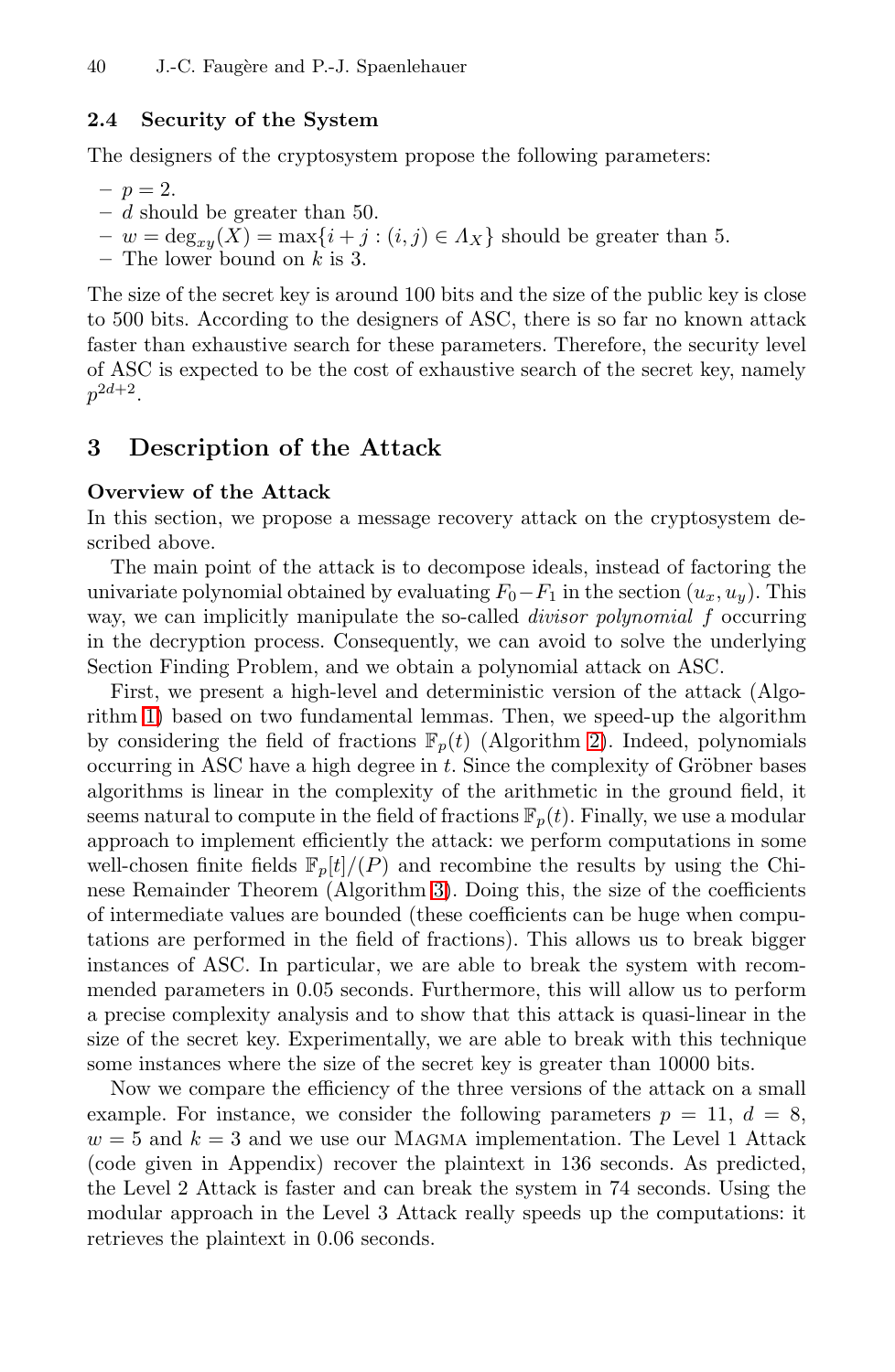#### **3.1 Level 1 Attack: Decomposition of Ideals**

The two following lemmas are the key elements of the attack.

**Lemma 1.** *Let I be the ideal*  $I = \langle F_0 - F_1, X \rangle \subset \mathbb{F}_p[x, y, t]$ *. Then*  $I = I_1 \cap I_2$ *where*  $I_1 = \langle f, X \rangle$  *and*  $I_2 = \langle s_0 - s_1, X \rangle$ . Generically, the ideals  $I_1$  *and*  $I_2$  *are prime ideals of*  $\mathbb{F}_p[x, y, t]$ *.* 

*Proof.*  $I = \langle F_0 - F_1, X \rangle = \langle f (s_0 - s_1), X \rangle = I_1 \cap I_2$ .

Lemma 1 shows that, once we managed to decompose the ideal  $\langle F_0 - F_1, X \rangle =$  $\langle f(s_0 - s_1), X \rangle$ , we can manipulate implicitly the polynomial f through  $I_1$ .

<span id="page-6-0"></span>*Remark 1.* [In](#page-16-6) order to decompose  $I$ , a strategy is to eliminate  $x$  from  $I$  by computing a Gröbner basis of  $I \cap \mathbb{F}_p[y, t]$ . Generically, this Gröbner basis contains only one polynomial  $Q$ . If  $p$  is big enough,  $Q$  has in general two factors which depend on y and t (we do not consider the factors which are in  $\mathbb{F}_p[t]$ ). This fact is confirmed experimentally. The two factors correspond to  $I_1$  and  $I_2$ . Then, we can construct  $I_1$  (resp.  $I_2$ ) by adding to I an appropriate factor of Q. Since  $deg_u(f) > deg_u(s_1 - s_0)$  $deg_u(f) > deg_u(s_1 - s_0)$ , the factor of Q with the highest degree in y is the one corresponding to  $I_1$ . To factor efficiently the bivariate polynomial  $Q$ , we can use for instance the algorithm in [14].

**Lemma 2.** Let J be the ideal of  $\mathbb{F}_p[x, y, t]$  generated by  $J = \langle F_0, F_1, X \rangle + I_1$ . *Then*  $m(x, y, t) \in J$ . *Moreover, J is a zero-dimensional ideal.* 

*Proof.*  $J = \langle F_0, F_1, X \rangle + I_1 = \langle F_0, F_1, X, f \rangle = \langle m, f, X \rangle$ .

*Remark 2.* Lemma 2 shows that we can compute explicitly a multivariate ideal which contains m. Since we know  $\Lambda_m$ , we can recover m by solving the following linear system: and 2 shows that v<br>  $N.F_J(m) = \sum_{n=1}^{N} N.F_J(m)$ 

$$
NF_J(m) = \sum_{(i,j)\in A_m} \sum_{k=0}^{d_{ij}^{(m)}} m_{ijk} NF_J(x^i y^j t^k) = 0
$$

where  $NF_J$  denotes the normal form with respect to the ideal  $J$  for a chosen monomial ordering (the definition of the normal form is given in Appendix). Since  $\lambda m \in J$  for all  $\lambda \in \mathbb{F}_p$ , we retrieve m up to multiplication by a scalar.

*Remark 3.* For efficiency purpose, we compute the Gröbner bases with respect to the *graded reverse lexicographical ordering* (Definition 1 in appendix). Instead of computing the Gröbner basis of  $\langle F_0 - F_1, X \rangle \cap \mathbb{F}_p[y, t]$ , it is also possible to compute a resultant to eliminate the variable x.

*Remark 4.* The normal form  $NF_J$  is a linear application from  $\mathbb{F}_p[x, y, t]$  onto  $\mathbb{F}_p[x, y, t]/J$ . In the last step of the attack, we are searching for the intersection of its kernel with the  $\mathbb{F}_p$ -linear subspace generated by  $\Gamma_m$  (where  $\Gamma_m$  denotes the support of m in  $\mathbb{F}_p[x, y, t]$ . Therefore, the linear system has card $(T_m)$  unknowns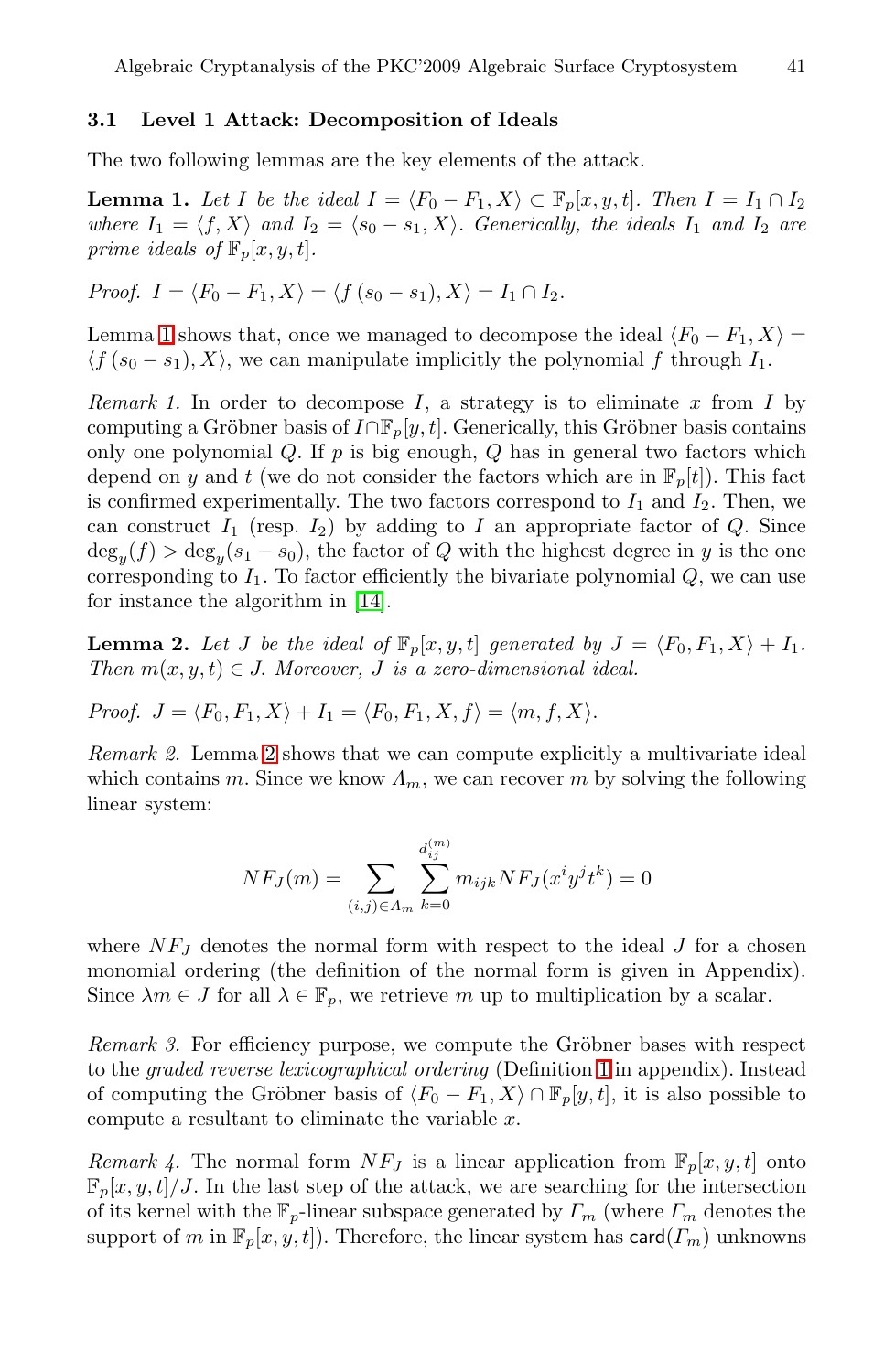## **Algorithm 1.** Level 1 Attack

- <span id="page-7-0"></span>1: Compute a Gröbner basis of the ideal  $\langle F_0 - F_1, X \rangle \cap \mathbb{F}_p[y, t]$ . Generically this Gröbner basis contains only one polynomial  $Q(y, t)$ . **Algorithm 1.** Level 1 Attack<br>1: Compute a Gröbner basis of the ideal  $\langle F_0 - F_1, X \rangle \cap \mathbb{F}_p[y, t]$ . Generically this<br>Gröbner basis contains only one polynomial  $Q(y, t)$ .<br>2: Factor  $Q = \prod Q_i(y, t)$ . Let  $Q_0(y, t) \in \mathbb{F}_p[y, t]$  d
- highest degree with respect to *y*.
- 3: Compute a Gröbner basis of the ideal  $J = \langle F_0, F_1, X, Q_0 \rangle$ .
- 4: To retrieve the plaintext (up to multiplication by a scalar in  $\mathbb{F}_p$ ), solve the linear system over  $\mathbb{F}_p$

$$
\sum_{(i,j)\in A_m} \sum_{k=0}^{d_{ij}^{(m)}} m_{ijk} NF_J(x^i y^j t^k) = 0.
$$

If the system has no solution, go back to Step 2 and pick another factor of *Q*.

and deg(J) equations  $(\deg(J) = \dim(\mathbb{F}_p[x, y, t]/J)$  when  $\mathbb{F}_p[x, y, t]/J$  is seen as a  $\mathbb{F}_p$ -vector space). From the Bézout bound [13],  $\deg(J) \approx \deg(m) \deg(X) \deg(f)$ . The decryption algorithm requires that  $deg(m(u_x, u_y, t)) \geq card(\Gamma_m)$  (in order to solve the final linear system) and one can remark that  $deg(X) deg(f)$  $deg(m(u_x, u_y, t)) \approx d \deg_{xy}(m) + deg_t(m)$  (since  $deg_{xy}(f) > deg_{xy}(m)$ ,  $deg_t(f) >$  $deg<sub>t</sub>(m)$  and  $deg(X) > d$ ). Therefore, the linear system has more equations than unknowns: card $(T_m) \leq \deg(m(u_x, u_y, t)) \leq \deg(X) \deg(f) \leq \deg(J)$ .

## **3.2** Level 2 Attack: Computing in the Field of Fractions  $\mathbb{F}_p(t)$

Polynomials appearing in ASC have a high total degree, but their degree in the variables  $x$  and  $y$  is low. Hence, it is natural to consider these polynomials as bivariate polynomials in x and y over the field of fractions  $\mathbb{F}_p(t)$ . Indeed, the degree in  $x$  and  $y$  are completely independent of the security parameter d. In this section, we explain how to adapt the attack in this context. Doing that, we expect to have a lower complexity. Indeed, many operations on ideals  $-$  for instance Gröbner basis computations  $-$  are linear in the complexity of the arit[hm](#page-6-0)etic in the ground field.

From now on, K denotes the field of fractions  $\mathbb{F}_p(t)$ .

First, we need to transpose the key lemmas in this new context. This can be done for Lemma 1 without any major modification:

**Lemma 3.** Let I be the ideal  $I = \langle F_0 - F_1, X \rangle$  (seen as an ideal of  $\mathbb{K}[x, y]$ ). *Then there exists*  $I_1$  *and*  $I_2$  *two strict ideals of*  $\mathbb{K}[x, y]$  *such that*  $I = I_1 \cap I_2$  *and*  $\langle f, X \rangle \subset I_1$ .

Unfortunately, Lemma 2 cannot be directly transposed in the context of the field of fractions. Indeed, the variety of the ideal  $J = \langle F_0, F_1, X \rangle + I_1 = \langle m, f, X \rangle$  (seen as an ideal of  $\mathbb{K}[x, y]$  is generically empty since it is generated by three independent equations. Therefore we have to introduce a new variable  $z$  if we want to keep the ideal zero-dimensional and strictly included in  $\mathbb{K}[x, y, z]$ . Roughly speaking, the role of z is to deform the ideal  $\langle m, f, X \rangle$  in order to introduce new elements in the variety: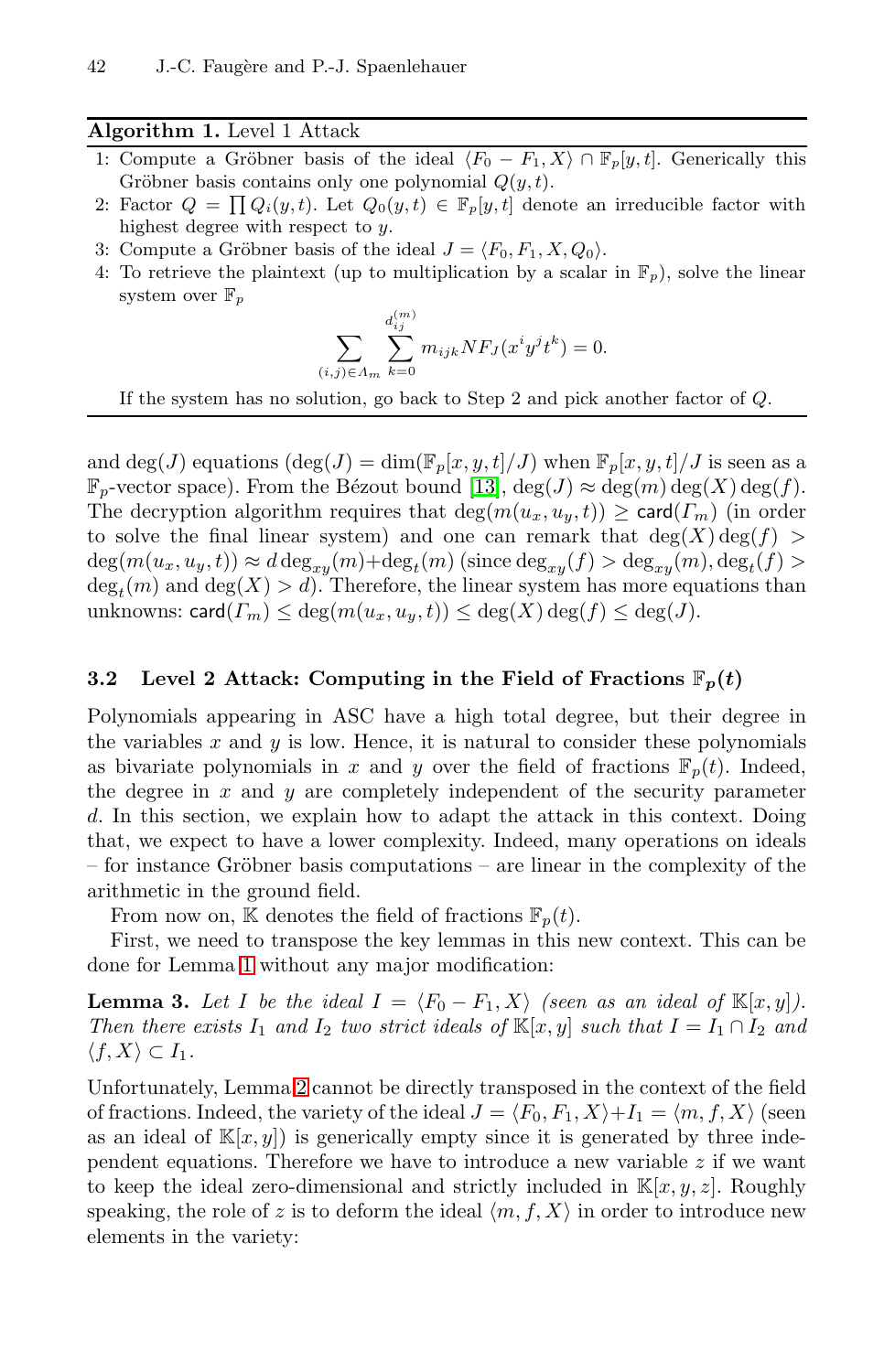- <span id="page-8-0"></span>**Algorithm 2.** Level 2 Attack: computing in the field of fractions  $\mathbb{K} = \mathbb{F}_p(t)$
- 1: Compute the resultant  $\text{Res}_x(F_0 F_1, X) \in \mathbb{K}[y]$ .
- 2: Factor the resultant  $\text{Res}_x(F_0 F_1, X) = \prod Q_i(y)$ . Let  $Q_0(y) \in \mathbb{K}[y]$  denote an
- irreducible factor of highest degree in *y*.<br>
Compute a grevlex-Gröbner basis of  $\mathbb{K}[x, y, z]$ .<br>
Consider the following linear system over<br>  $NF_J(z) + \sum_i$ 3: Compute a grevlex-Gröbner basis of the ideal  $J = \langle F_0 + z, F_1 + z, X, Q_0 \rangle \subset$ K[*x, y, z*].
- 4: Consider the following linear system over K:

$$
NF_J(z) + \sum_{(i,j)\in\Lambda_m} m_{ij}(t)NF_J(x^iy^j) = 0.
$$

If the system has no solution, then go back to Step 2 and choose another factor of the resultant.  $NF_J(z) + \sum_{(i,j)\in A_m} m_{ij}(t)NF_J(x^iy^j) = 0.$ <br>If the system has no solution, then go back to Step 2 and choose another factor of the resultant.<br>5: Return  $m = \sum_{(i,j)\in A_m} m_{ij}(t)x^iy^j$  where  $(m_{ij}(t))$  is the unique solution of the

linear system.

**Lemma 4.** Let  $J \subset \mathbb{K}[x, y, z]$  be the ideal  $J = \langle F_0 + z, F_1 + z, X \rangle + I_1$ . Then  $m(x, y, t) + z \in J$ . Moreover, *J* is a zero-dimensional ideal.

*Proof.* 
$$
\langle F_0 + z, F_1 + z, X \rangle + I_1 = \langle F_0 + z, F_1 + z, X, f \rangle = \langle m + z, f, X \rangle
$$
.

To be able to recover the plaintext, we need to solve a linear system with  $card(\Lambda_m)$  unknowns and  $deg(J)$  equations. In practice, there are more equations than unknowns. Thus, if we cho[ose](#page-7-0) a wrong factor of the resultant (a factor which is not a divisor of  $f$ ), then the linear system has generically no solution, and we just have to restart from Step 2 until we find an appropriate factor. In practice, the irreducible factor of the resultant with the highest degree in  $y$  is almost always a good choice.

*Remark 5.* It is also possible to combine the two versions of the attack by computing a Gröbner basis of the elimination ideal and factoring it in  $\mathbb{F}_p[x, y, t]$ , as in Level 1 attack (Steps 1 and 2 in Algorithm 1). Then, once we found  $Q_0 \in \mathbb{F}_p[x, y, t]$ , we retrieve the message by computing a Gröbner Basis of  $J = \langle F_0 + z, F_1 + z, X, Q_0 \rangle \subset \mathbb{K}[x, y, z]$  in the field of fractions (Steps 3, 4, 5) in Algorithm 2).

## **3.3 Level 3 Attack: Computing in Finite Fields** F*p<sup>m</sup>*

In this section, we study how to implement efficiently the attack in practice. In order to speed up the attack and to compute efficiently in the field of fractions, we perform all computations modulo polynomials of  $\mathbb{F}_p[t]$ . Indeed, a bound on the degree of m with respect to t is known since  $\deg_t(m) \leq \max\{d_{i,j}^{(m)}\}.$ In this section, we study how to implement efficiently the attack in practice. In<br>order to speed up the attack and to compute efficiently in the field of fractions,<br>we perform all computations modulo polynomials of  $\mathbb{F$ 

We choose a constant C and  $n = \deg_t(m) \log(p) / C$  irreducible polynomials each  $P_i$ , we consider

$$
\mathbb{F}_p[t]/(P_i) = \mathbb{F}_{p^{\deg(P_i)}}.
$$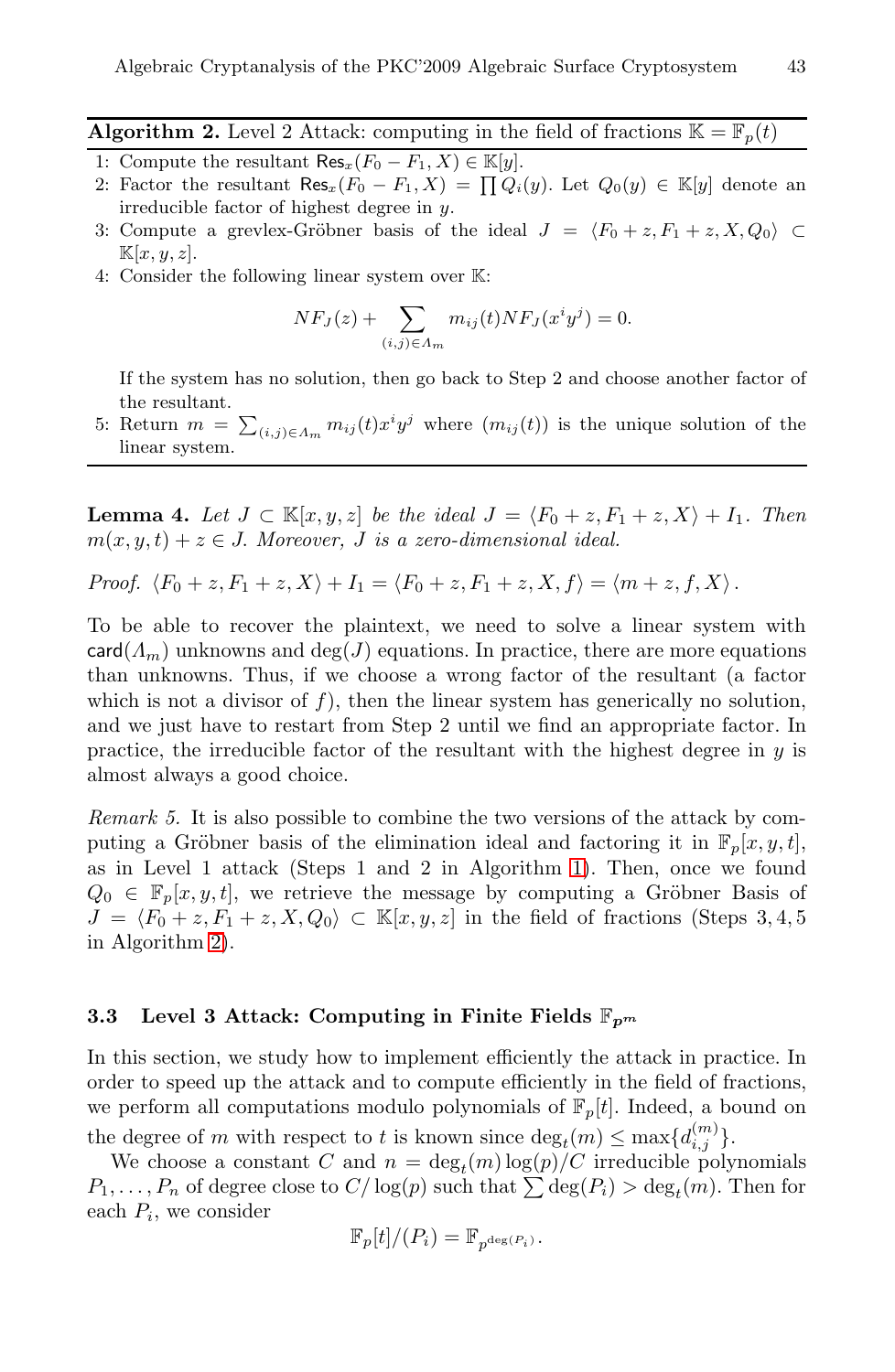**Algorithm 3.** Level 3 Attack: computing in the finite fields  $\mathbb{K} = \mathbb{F}_p[t]/(P)$ 

<span id="page-9-0"></span>\n- 1.5. Faugère and P.-J. Spaenlehauer
\n- **Algorithm 3.** Level 3 Attack: computing in the finite fields 
$$
\mathbb{K} = \mathbb{F}_p[t]/(P)
$$
\n- 1: Choose  $n \approx \deg_t(m) \log(p)/C$  irreducible polynomials of degree  $\approx C/\log(p)$  such that  $\sum \deg(P_i) > \deg_t(m)$ .
\n

- 2: **for** *i* from 1 to *n* **do**
- 3: Consider  $\mathbb{K} = \mathbb{F}_p[t]/(P_i)$ .
- 4: Compute the resultant  $\text{Res}_x(F_0 F_1, X) \in \mathbb{K}[y]$ .<br>5: Factor the resultant  $\text{Res}_x(F_0 F_1, X) = \prod Q_i(y)$
- Factor the resultant  $\text{Res}_x(F_0 F_1, X) = \prod Q_i(y)$ . Let  $Q_0(y) \in \mathbb{K}[y]$  denote an irreducible factor of highest degree in *y*.
- 6: Compute a grevlex-Gröbner basis of the ideal  $J = \langle F_0 + z, F_1 + z, X, Q_0 \rangle \subset$  $\mathbb{K}[x, y, z].$ Fighest degree<br> *NFJ*(*z*) +  $\sum$
- 7: Consider the following linear system over K:

$$
NF_J(z) + \sum_{(i,j)\in\Lambda_m} m_{ij}(t)NF_J(x^iy^j) = 0.
$$

If the system has no solution, then go back to Step 2 and choose another factor of the resultant.  $NF_J(z) + \sum_{(i,j)\in A_m} m_{ij}(t)NF_J(x^iy^j) = 0.$ <br>If the system has no solution, then go back to Step 2 and choose another factor<br>of the resultant.<br>8: Retrieve a congruence *m* mod  $P_i = \sum_{(i,j)\in A_m} m_{ij}(t)x^iy^j$  where  $(m_{ij}(t))$  is the

solution of the linear system. 16: If the system has no solution, then go back of the resultant.<br>
8: Retrieve a congruence *m* mod  $P_i = \sum_{(i,j)}$  solution of the linear system.<br>
9: **end for**<br>
10: Use the CRT to retrieve  $m = m$  mod  $\prod P_i$ .

9: **end for**

Considering all computations in  $\mathbb{K} = \mathbb{F}_p[t]/(P_i)$  instead of  $\mathbb{F}_p(t)$ , the attack yields m mod  $P_i$ . Finally we use the Chinese Remainder Theorem (CRT) to recover 10: Use the CRT to retrieve  $m = m \mod \prod P_i$ .<br>Considering all computations in  $\mathbb{K} = \mathbb{F}_p[t]/(P_i)$  instead of  $\mathbb{F}_p(t)$ , the at  $m \mod P_i$ . Finally we use the Chinese Remainder Theorem (CRT)<br> $m \mod \prod P_i$ . Since deg( $\prod P_i$ ) > deg

*Remark 6.* The linear system at step 7 in Algorithm 3 has only card $(\Lambda_m)$ unknowns and  $\deg(J) \approx \deg_{xy}(m) \deg_{xy}(f) \deg_{xy}(X)$  equations. For practical parameters, card $(A_m) \approx k$  is smaller than  $deg(J)$ , thus the linear system is overdetermined and has in general only one solution. This [fa](#page-9-0)ct is confirmed by experiments.

The value  $\sum \deg(P_i) \approx \deg_t(m)$  is only dependent of the size of the plaintext. Therefore, the number of times we have to run the main loop of Algorithm 3 is linear in the size of the plaintext. Since the cost of arithmetic operations in  $\mathbb{F}_p[t]/(P)$  only depends on C (which is a constant chosen by the attacker), we expect this Level 3 Attac[k](#page-15-0) to be linear or quasi-linear in the size of the plaintext. This expectation will be confirmed by a complexity analysis and by experimental results. Besides, we would also like to mention that the main loop of Algorithm 3 can be easily parallelized.

## **4 A Concrete Example**

We consider here the toy example given in [3]. We have

- $-p = 17.$
- The secret key is  $(u_x, u_y) = (14t^3 + 12t^2 + 5t + 1, 11t^3 + 3t^2 + 5t + 4).$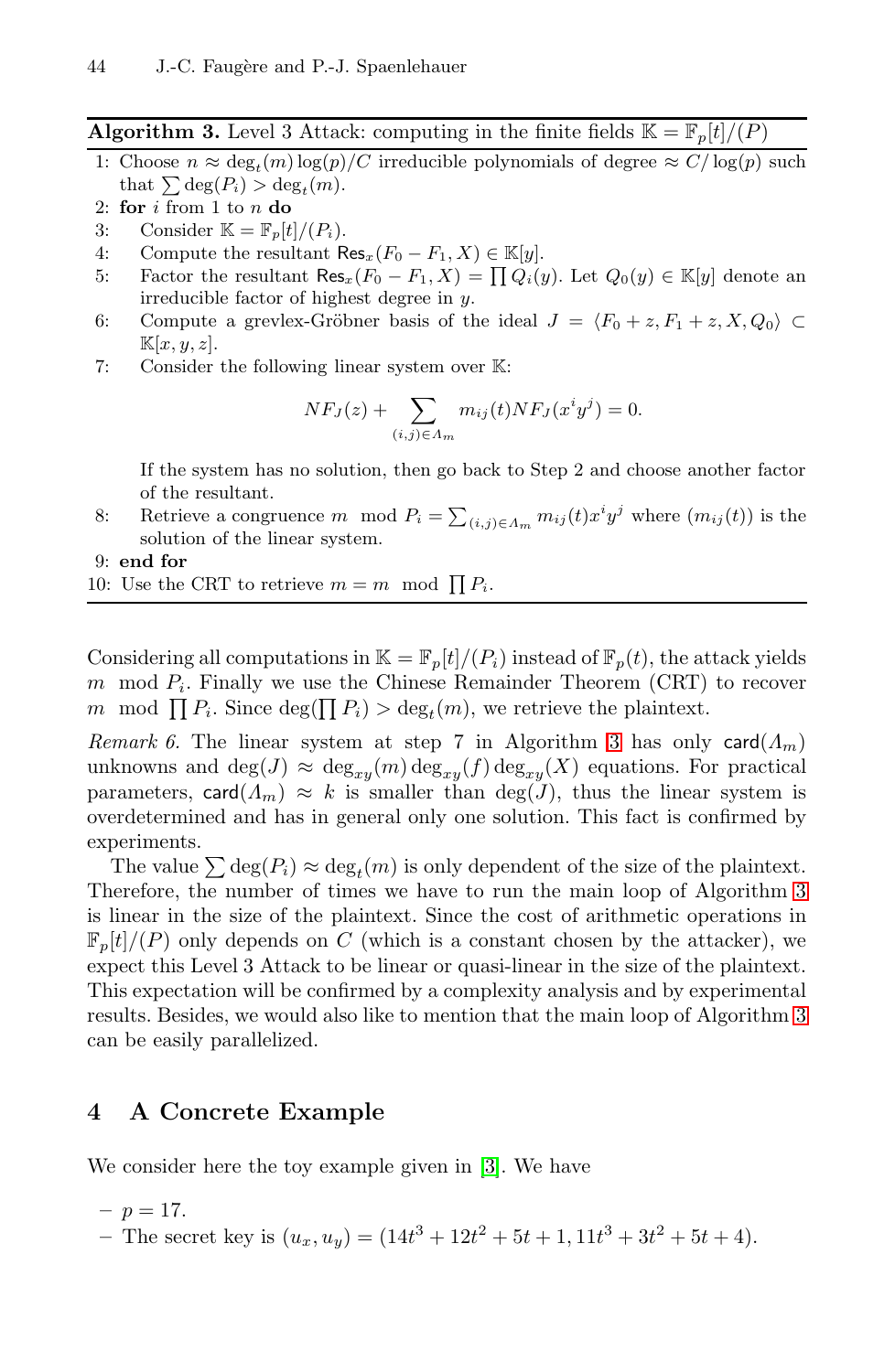**–** The public surface is

 $X = (t+10)x^3y^2 + (16t^2 + 7t + 4)xy^2 + (3t^{16} + 8t^{15} + 13t^{14} + 8t^{13} + 3t^{12} +$  $12t^{11} + 4t^{10} + 8t^9 + 7t^8 + 4t^7 + 13t^6 + 2t^5 + 5t^4 + 4t^3 + 14t^2 + 9t + 14$ . **–** The support of m and f are

> $\Lambda_m = \{(4, 4), (0, 0)\}, d_{00}^m = 17, d_{44}^m = 17,$  $A_f = \{(5,5), (1,2), (0,0)\}, d_{00}^f = 13, d_{12}^f = 11, d_{55}^f = 18.$

Here we show how to recover the message m from the ciphertext  $(F_0, F_1)$  (given in [3]) with the Level 3 Attack:  $\Lambda_f = \{ (3, 3), (1, 2), (0, 0) \}, d_{00}$ <br>e we show how to recover the message m<br>3]) with the Level 3 Attack:<br>Since  $\deg_t(m) = 17$ , we choose (for instan<br>such that  $\sum \deg(P_i) \ge 18$ . In particular,

1. Since  $\deg_t(m) = 17$ , we choose (for instance)  $P_1, P_2, P_3, P_4 \in \mathbb{F}_p[t]$  irreducible

$$
P_1 = t^5 + t + 14,
$$
  
\n
$$
P_2 = t^5 + 14t^4 + 4t^3 + 4t + 4,
$$
  
\n
$$
P_3 = t^5 + 9t^4 + 15t^3 + 8t^2 + 4t + 8,
$$
  
\n
$$
P_4 = t^5 + 11t^4 + 11t^3 + 8t^2 + 7t + 8.
$$

First, we consider the finite field  $\mathbb{K} = \mathbb{F}_p[t]/(P_1)$ .

2. Compute the resultant in  $\mathbb{K}[y]$ :

 $\text{Res}_x(F_0 - F_1, X) = (9t^4 + 14t^3 + 4t^2 + 6t + 13)y^{30} + (5t^4 + t^3 + 14t^2 + 15t +$  $(8) y^{27} + (6t^4 + 9t^3 + 10t^2 + 7t + 14)y^{26} + (7t^4 + 4t^3 + 8t^2 + 5t + 8)y^{25} + (8t^4 +$  $4t^3 + 7t^2 + 7t + 6$   $\frac{1}{2}t^4 + 9t^3 + 8t^2 + 13t\frac{1}{2}t^3 + 9t^4 + 4t^3 + 9t^2 + 15t +$  $6)$  $y^{22} + (3t^4 + 6t^3 + 10t^2 + 6t + 6)y^{21} + (9t^4 + 9t^3 + 13t^2 + 15t + 6)y^{20} + (4t^4 +$  $4t^3 + 15t^2)y^{19} + (2t^4 + 11t^3 + 2t^2 + 5t + 2)y^{16}.$ 

- 3. Then factor it in  $\mathbb{K}[y]$ :  $\text{Res}_x(F_0 - F_1, X) = y^{16}(y + 8t^4 + 3t^3 + 16t^2 + 8t + 2)(y^2 + 2t^4 + 14t^3 + 14t^2 +$  $(6t+10)(y^2+15t^4+3t^3+3t^2+11t+7)(y^2+(14t^4+7t^3+4t)y+13t^4+10t^3+$  $7t^2 + 8t + 1(y^7 + (12t^4 + 7t^3 + t^2 + 5t + 15)y^6 + (t^4 + 5t^3 + 7t^2 + 12t + 11)y^5 +$  $(9t^4 + 14t^3 + 5t^2 + 10t + 10)y^4 + (4t^4 + 7t^3 + t^2 + 7t + 14)y^3 + (11t^4 + 13t^3 +$  $12t^2 + 8t + 4)y^2 + (15t^4 + 9t^3 + 16t^2 + 14t + 14)y + 14t^4 + 3t^3 + 9t^2 + 15t + 8$
- 4. Consider  $Q_0$  an irreducible factor with highest degree:  $Q_0 = y^7 + (12t^4 + 7t^3 + t^2 + 5t + 15)y^6 + (t^4 + 5t^3 + 7t^2 + 12t + 11)y^5 + (9t^4 +$  $14t^3 + 5t^2 + 10t + 10)y^4 + (4t^4 + 7t^3 + t^2 + 7t + 14)y^3 + (11t^4 + 13t^3 + 12t^2 +$  $8t+4)y^{2} + (15t^{4} + 9t^{3} + 16t^{2} + 14t + 14)y + (14t^{4} + 3t^{3} + 9t^{2} + 15t + 8).$
- 5. Compute a Gröbner basis  $G$  with respect to the grevlex ordering of the ideal  $J = \langle F_0 + z, F_1 + z, X, Q_0 \rangle \subset \mathbb{K}[x, y, z].$
- 6. Since  $\Lambda_m = \{(0,0), (4,4)\}\)$  compute  $NF_J(x^4y^4)$ :  $NF_J(x^4y^4) = N_1z + N_2 = (15t^4 + 3t^3 + t^2 + 13t + 16)z + (5t^4 + 11t^2 + t + 7).$
- 7. Solve the linear system  $z + m_{44}NF_{J}(x^4y^4) + m_{00} = 0$  over K:

$$
\begin{cases} m_{00} = N_2/N_1 \mod P_1 \\ m_{44} = -1/N_1 \mod P_1. \end{cases}
$$

- 8. Recover a congruence:  $m = m_{00} + m_{44}x^4y^4 \mod P_1$ .
- 9. Repeat the process with  $P_2$ ,  $P_3$  and  $P_4$ .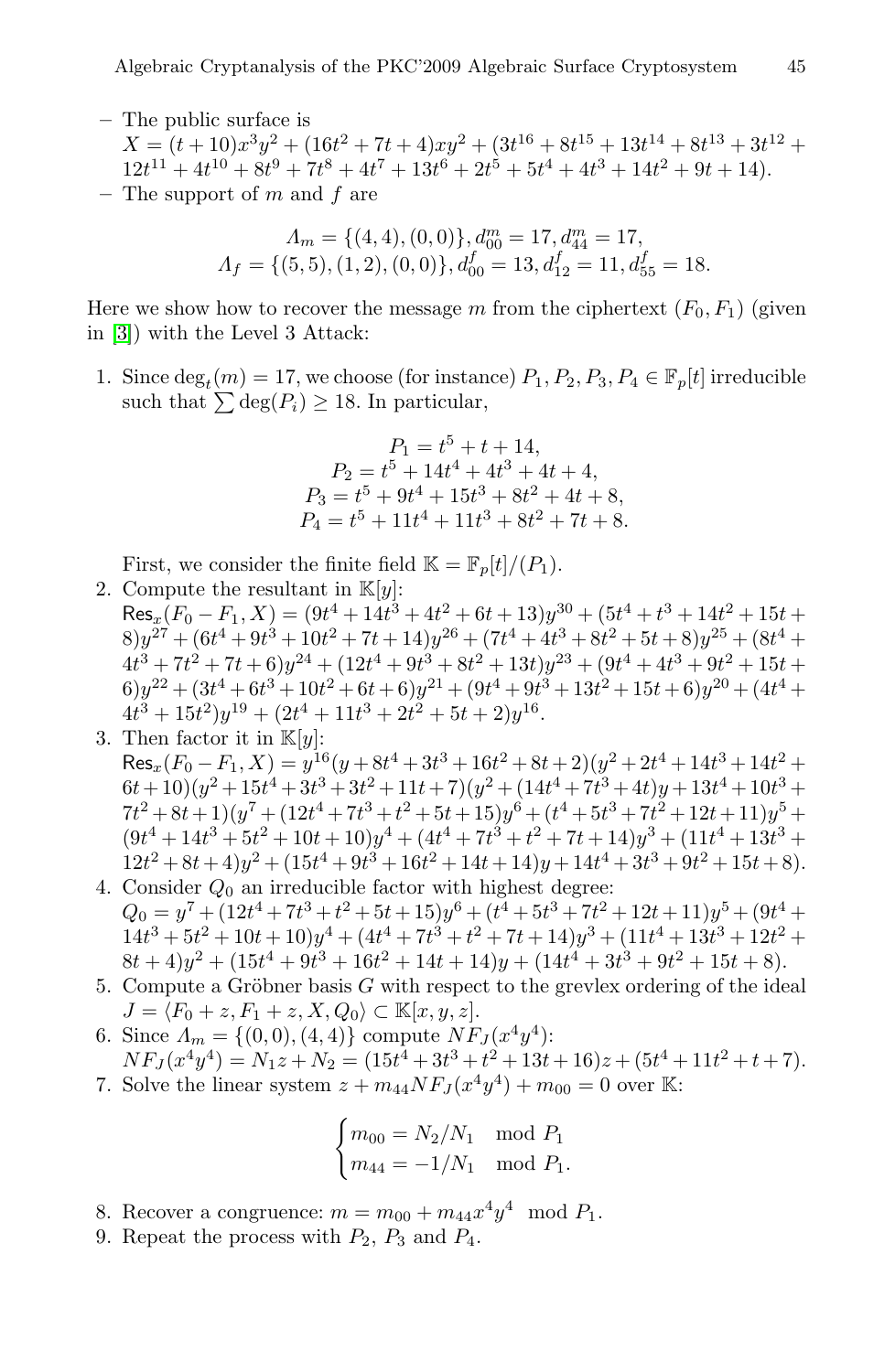10. Use the CRT to retrieve  $m = m \mod \prod P_i$ :  $m = (5t^{17} + 15t^{16} + 4t^{15} + 9t^{14} + 7t^{13} + 2t^{12} + 3t^{11} + 8t^{10} + 11t^9 + 6t^{17} + 6t^8 +$  $3t^{16} + 10t^7 + 11t^{15} + 7t^6 + t^5 + t^{13} + 14t^4 + 10t^{12} + 3t^3 + 3t^{11} + 12t^2 + 8t^{10} +$  $11t + 6t^9 + 2)x^4y^4 + (13t^8 + 2t^7 + 2t^6 + 10t^5 + 5t^4 + 2t^3 + 15t^2 + 3t + 11).$ 

## **5 Complexity Analysis**

In this part, we investigate the complexity of the Level 3 Attack. To simplify the notations, we suppose here that the complexity of multiplying two  $n \times n$ matrices is  $\mathcal{O}(n^3)$ . We note that [C](#page-16-5) is a parameter chosen by the attacker. This parameter fixes the size of the finite fields considered. Indeed, we choose finite fields  $\mathbb{K} = \mathbb{F}_p/(P_i)$  with  $\deg(P_i) \approx C/\log(p)$ . Hence,  $\log(\text{card}(\mathbb{K})) \approx C$ .

- 1. First, we estimate the complexity of the computation of the resultant with respect to x in  $\mathbb{K}[x, y]$  (where  $\mathbb{K} = \mathbb{F}_p[t]/(P_i)$ ). According to [18] (Corollary about the size of the finite fields considered. Indeed, we choose finite<br>  $\mathbb{R} \mathbb{K} = \mathbb{F}_p/(P_i)$  with  $\deg(P_i) \approx C/\log(p)$ . Hence,  $\log(\text{card}(\mathbb{K})) \approx C$ .<br>
First, we estimate the complexity of the computation of the resultant w resultant is  $\mathcal{O}(w^2)$ . r ist, we estimate the complexity of the computation of the resultant with<br>respect to x in  $\mathbb{K}[x, y]$  (where  $\mathbb{K} = \mathbb{F}_p[t]/(P_i)$ ). According to [18] (Corollary<br>11.18), this can be done in  $\tilde{\mathcal{O}}(w^3)$  $\tilde{\mathcal{O}}(w^3)$  $\tilde{\mathcal{O}}(w^3)$  operations
- 2. The probabilistic Cantor-Zassenhaus algorithm [18] factors a polynomial of Therefore the arithmetic complexity in K of the factorization of the resultant is  $\begin{array}{c} \n\cdot \text{ 0} \n\text{ni} \n\end{array}$ Cantor-Zassenhaus algorithm<br>te field  $\mathbb{F}_q$  in  $\widetilde{\mathcal{O}}(n^2 + n \log(q))$ <br>metic complexity in K of the<br> $(w^4 + w^2 \log(\text{card}(\mathbb{K}))) = \widetilde{\mathcal{O}}$

$$
\widetilde{\mathcal{O}}(w^4 + w^2 \log(\text{card}(\mathbb{K}))) = \widetilde{\mathcal{O}}(w^4 + w^2 C).
$$

3. The degree of regularity of an ideal is an important indicator of the complexity of computing its Gröbner basis with respect to the grevlex ordering: it is the highest degree of the polynomials occuring in the  $F_5$  Algorithm. According to [13,5,4], if an ideal is spanned by  $m$  generic equations in  $n$ variables, then the complexity of computing a Gröbner basis is:

$$
\mathcal{O}\left(m^3\binom{\mathsf{d}_{\text{reg}}+n-1}{n-1}^3\right).
$$

Since the ideal  $J = \langle m + z, f, X \rangle$  is generated by three independent equations, its degree of regularity can be estimated from the Macaulay bound (see [13]) as

$$
\mathsf{d}_{\mathsf{reg}}(J) = (\deg_{xy}(m+z)-1) + (\deg_{xy}(f)-1) + (\deg(X)_{xy} - 1) + 1.
$$

For practical parameters,  $\deg_{xy}(m+z) \approx \deg_{xy}(f) \approx \deg(X)_{xy} \approx w$ . Therefore,  $d_{reg} \approx 3w$ . The arithmetic complexity in K of the Gröbner basis computation is then:

$$
\mathcal{O}\left(3^3 \binom{\mathsf{d}_{\mathsf{reg}}(J)+2}{2}^3\right) = \mathcal{O}(w^6).
$$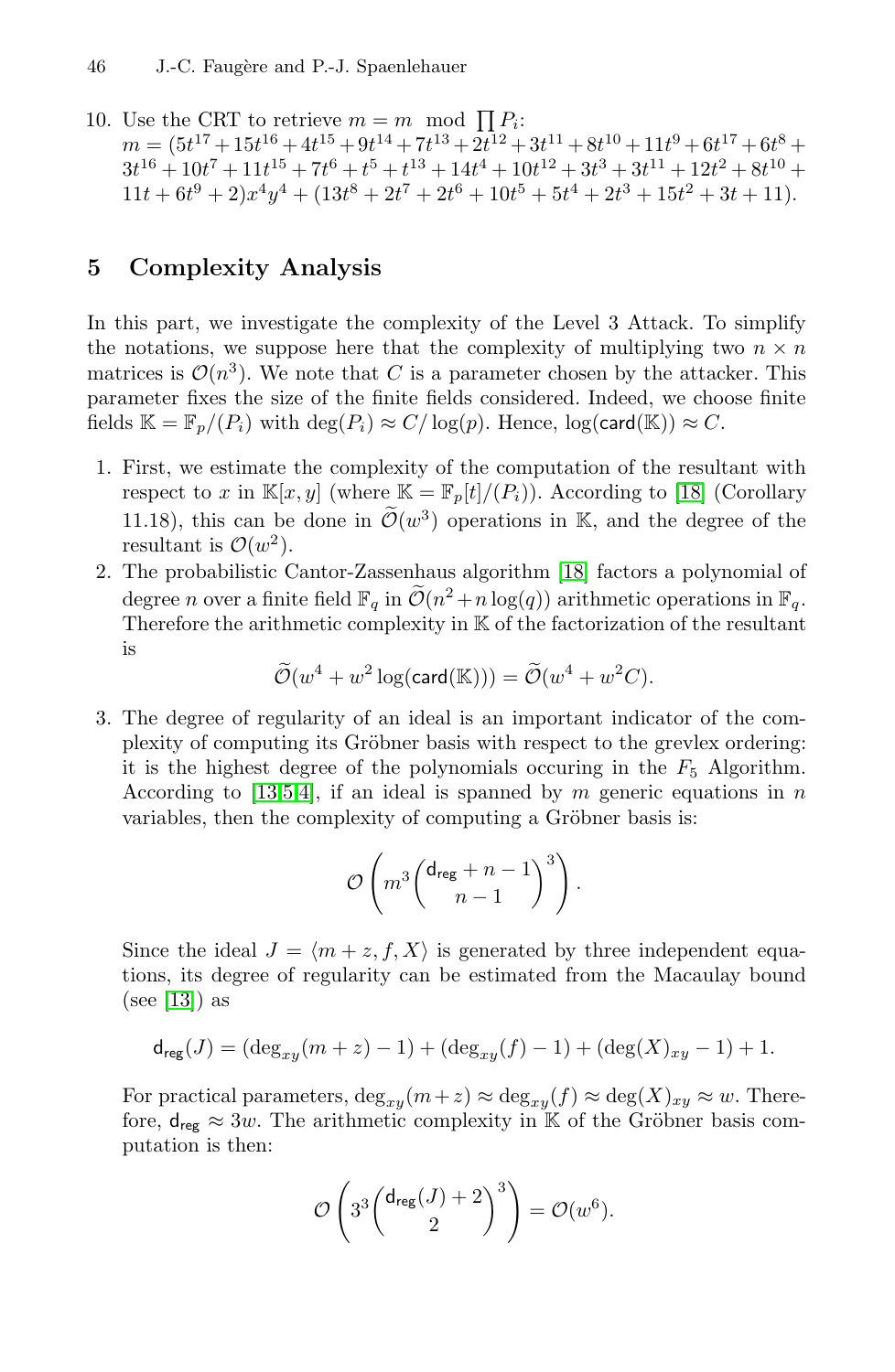4. Finally we have a linear system to solve. The number of variables is  $card(\Lambda_m)$ . For practical parameters,  $\text{card}(\Lambda_m) \approx k$ , which is less than 1000 (the recommended parameter is  $k = 3$ . Hence, this step is negligible in practice [com](#page-16-5)pared to the Gröbner basis computation, since an overdetermined linear system with less than 1000 variables in a finite field can be easily solved. Furthermore, this step is analog to the linear system which is solved in the legal decryption algorithm. Therefore this step of the attack is faster than the decryption algorithm which has to be efficient for practical parameters.

The cost of an arithmetic operation in K is quasi-linear in  $log(card(K)) \approx C$ . The number of times we have to run the main loop of the attack is  $size(m)/C$ . legal decryption algorithm. Therefore this step of the attack is faster than<br>the decryption algorithm which has to be efficient for practical parameters.<br>The cost of an arithmetic operation in K is quasi-linear in  $\log(\text{card$ together, we find the total complexity of the attack: e de<br>et<br> $\widetilde{\mathcal{O}}$ 

**Theorem 1.** *The total binary complexity of the Level 3 Attack is*

$$
\widetilde{\mathcal{O}}(size(m)w^{3}) + \widetilde{\mathcal{O}}(size(m)(w^{4} + w^{2}C)) + \widetilde{\mathcal{O}}(size(m)w^{6}) + \widetilde{\mathcal{O}}(size(m)).
$$
  
resultant factorization  
ance, the total binary asymptotic complexity of the attack is upper bounded  

$$
\widetilde{\mathcal{O}}(w^{6}size(m)).
$$

*Hence, the total binary asymptotic complexity of the attack is upper bounded by*

$$
\widetilde{\mathcal{O}}(w^6 size(m)).
$$

**Corollary 1.** *If we assume that*  $size(m) \approx wd\log(p)$  *(which is the case in prac-Hence, the total binary asymptotic complexity of the attack is up*<br>  $\widetilde{O}(w^6 size(m)).$ <br> **Corollary 1.** *If we assume that size*(*m*)  $\approx$  *wd* log(*p*) (*which is t tice*), *then the binary complexity of the attack is:*

Consequently, the attack is polynomial in all the security parameters and it is quasi-linear in the size of the s[ecre](#page-16-5)t key which is  $2d \log(p)$ . It can be noted that the parameter  $k$  has few effect on the complexity of the attack.

#### **A Lower Bound on the Complexity of the Decryption Algorithm**

The complexity of this attack has to be compared with a lower bound on the cost of the decryption process. During the decryption algorithm, one has to factor  $(F_0 - F_1)(u_x(t), u_y(t), t)$  over  $\mathbb{F}_p[t]$ . The degree of this polynomial is at least dw. To the best of our knowledge, the best probabilistic factorization algorithms have A Lower Bound on the Complexity of the Decryption Algorithm<br>The complexity of this attack has to be compared with a lower bound on the cost<br>of the decryption process. During the decryption algorithm, one has to factor<br> $(F_$ knapsack to solve after the factorization. The complexity of this step is difficult to estimate so we do not consider it here (remember that we try to establish a lower bound). The last step of the decryption process is the resolution of a linear system with  $\mathcal{O}(dw)$  variables: the arithmetic complexity of this step is  $\mathcal{O}(w^3d^3)$ . Finally, the total binary complexity of the decryption algorithm is unsharply knapsack to solve after the factorization. The complexity of this step is difficult<br>to estimate so we do not consider it here (remember that we try to establish a<br>lower bound). The last step of the decryption process is t d and w, and quadratic in  $log(p)$ . In comparison, the attack is quasi-linear in d and  $log(p)$ , and polynomial of degree 7 in w.

## **6 Experimental Results**

**Workstation.** The experimental results have been obtained with a Xeon biprocessor 3.2 GHz, with 64 GB of RAM. The instances of ASC have been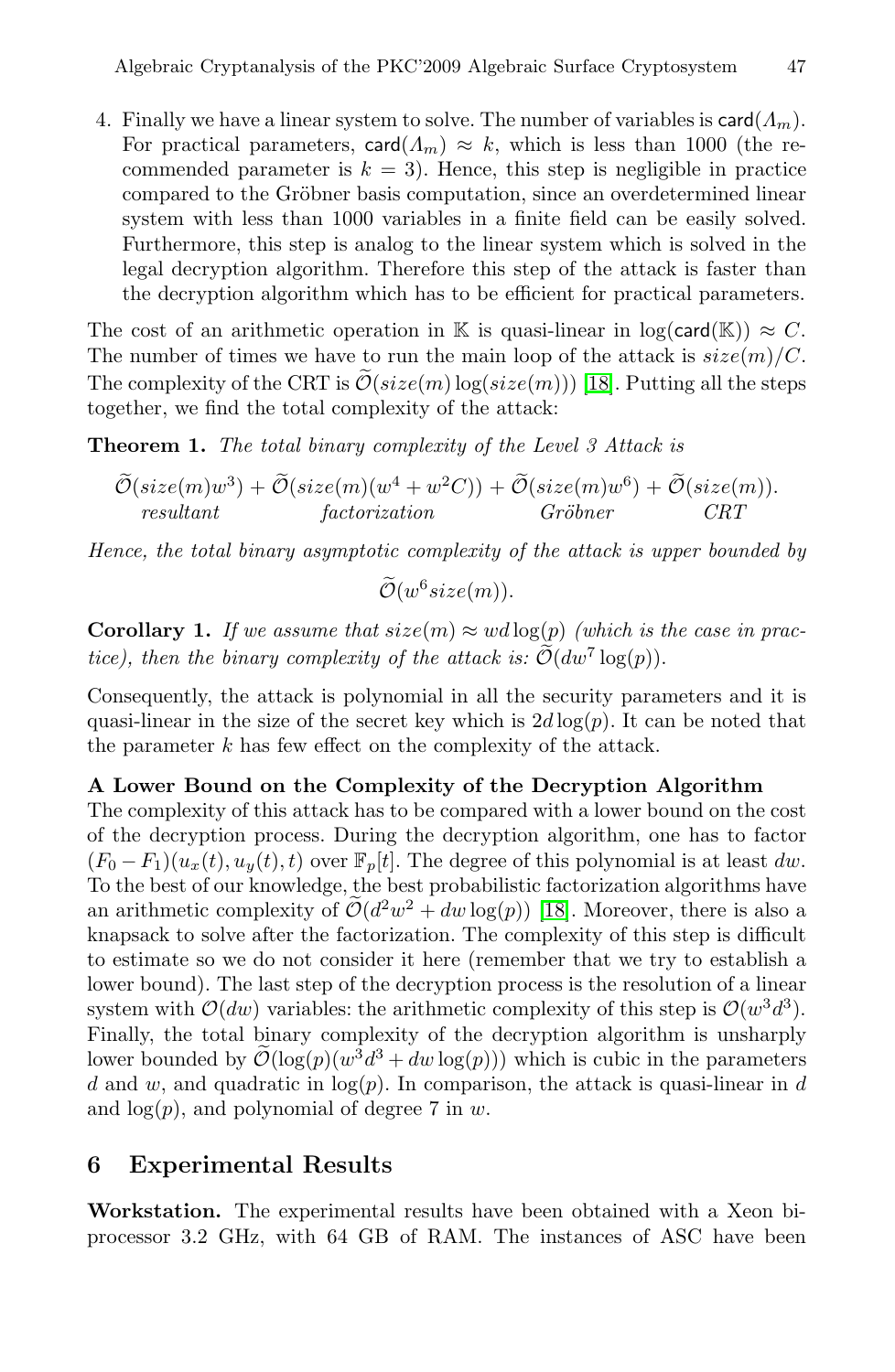#### 48 J.-C. Faugère and P.-J. Spaenlehauer

generated with MAGMA2.15-7. To compute the Gröbner basis, we use the  $F_4$  [7] implementation in Magma.

To generate our instances, we pick  $\ell, d \in \mathbb{N}$  and we consider the following parameters:

 $- w = 2\ell + 5.$  $- A_m = \{ (4 + \ell, 4 + \ell), (0, 0) \}.$  $- A_X = \{ (3 + \ell, 2 + \ell), (1 + \ell, 2 + \ell), (0, 0) \}.$  $- A_f = \{ (5 + \ell, 5 + \ell), (1 + \ell, 2 + \ell), (1, 2), (0, 0) \}.$  $- \forall (i, j) \in A_m, d_{ij}^{(m)} = (2\ell + 5)d + 21.$  $- \forall (i, j) \in A_m, d_{ij}^{(f)} = (2\ell + 5)d + 22.$ 

# Construction of  $X$ ,  $u_x$  and  $u_y$

 $u_x, u_y \in \mathbb{F}_p[t]$  are random polynomials of degree d.

To construct  $X(x, y, t)$ , we pick two random polynomials  $R_1, R_2 \in \mathbb{F}_p[t]$  of degree 20 and we consider

$$
X = R_1(t)(x^{3+\ell}y^{2+\ell} - u_x(t)^{3+\ell}u_y(t)^{2+\ell}) + R_2(t)(x^{1+\ell}y^{2+\ell} - u_x(t)^{1+\ell}u_y(t)^{2+\ell}).
$$

Then we verify that  $X(x, y, t)$  is irreducible. If not, we restart by picking another  $R_1$  and another  $R_2$ .

Table 1 shows the complexity of the Level 3 Attack for different values of p and d. Each entry in the table is obtained by considering the average results over 20 random instances of the cryptosystem.

#### **Table Notations**

 $t_{res}$  denotes the time used for the computation of the resultant.  $t_{fact}$  is the time used by [th](#page-14-0)e factorization of the resultant, whereas  $t_{GB}$  denotes the cost of the Gröbner basi[s c](#page-15-0)omputation. The time for solving the linear system and for the recombination by the CRT is negligible and hence are not given in the table. According to [3], there were no known attack better than exhaustive search when  $d \geq 50$  and  $w \geq 5$ . Therefore the security bound is the cost of the exhaustive search of the secret section, namely  $p^{2d+2}$ .

#### **Interpretation of the Results**

It is worth remarking that the first line of Table 1 corresponds to the parameters recommended by the designers [3] and are broken in 0.05 seconds. The major observation is that the complexity of the attack behaves as predicted by the complexity analysis: it is quasi-linear in the parameter  $d$ . We also ran some experiments to study the impact of the parameter  $k$  (the cardinality of the support of the surface  $X$ ) on the complexity: as expected, increasing k has very few effect on the cost of the attack. To summarize, we see in Table 1 that trying to secure the system by increasing the size of the secret key (that is to say by increasing the parameters  $p$  and  $d$ ) is pointless: even when the size of the secret key is bigger than 10000 bits, the system can be broken in few seconds.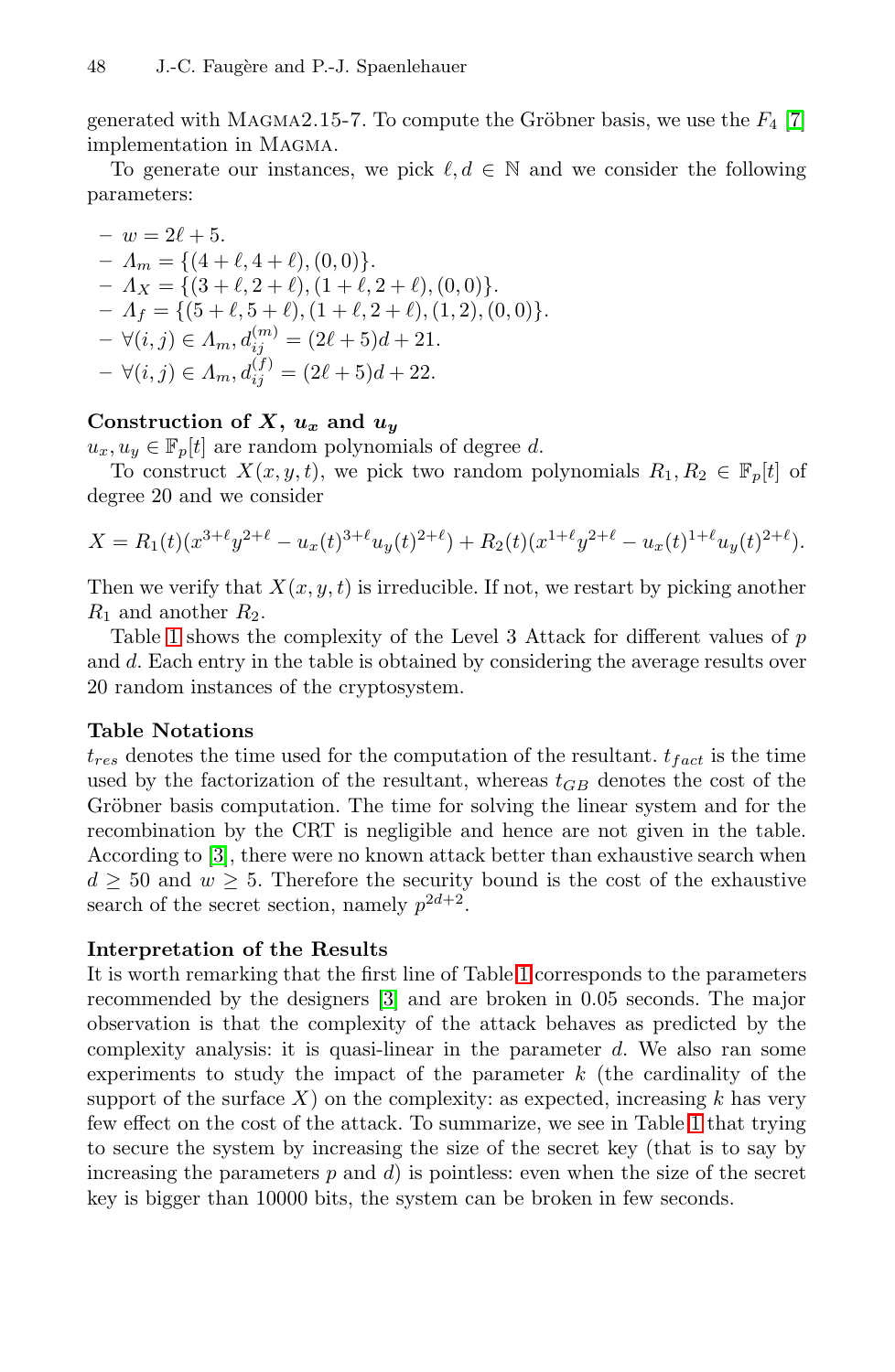<span id="page-14-0"></span>

| $\overline{p}$ | d    | w | $\boldsymbol{k}$ | size of<br>public key | size of<br>secret key | $t_{res}$ | $t_{fact}$ | $t_{GB}$ | $t_{total}$      | security<br>bound |
|----------------|------|---|------------------|-----------------------|-----------------------|-----------|------------|----------|------------------|-------------------|
| $\overline{2}$ | 50   | 5 | 3                | $310 \text{ bits}$    | $102 \text{ bits}$    | 0.02s     | 0.02s      | 0.01s    | 0.05s            | $2^{102}$         |
| $\overline{2}$ | 100  | 5 | 3                | $560$ bits            | $202 \text{ bits}$    | 0.03s     | 0.02s      | 0.02s    | 0.07s            | $2^{202}$         |
| $\overline{2}$ | 200  | 5 | 3                | $1060$ bits           | $402$ bits            | 0.05s     | 0.05s      | 0.05s    | 0.15s            | $2^{402}$         |
| $\overline{2}$ | 400  | 5 | 3                | $2060$ bits           | 802 bits              | 0.1s      | 0.1s       | 0.1s     | 0.30s            | $2^{802}$         |
| $\overline{2}$ | 800  | 5 | 3                | $4060$ bits           | $1602$ bits           | 0.2s      | 0.2s       | 0.2s     | 0.65s            | $2^{1602}$        |
| $\overline{2}$ | 1600 | 5 | 3                | $8060$ bits           | $3202$ bits           | 0.3s      | 0.3s       | 0.4s     | 1.0s             | 23202             |
| $\overline{2}$ | 2000 | 5 | 3                | $10060$ bits          | $4002~\mathrm{bits}$  | 0.45s     | 0.4s       | 0.4s     | 1.3s             | $2^{4002}$        |
| $\overline{2}$ | 5000 | 5 | 3                | $25060$ bits          | $10002$ bits          | 0.8s      | 1.3s       | 0.8s     | 3.0 <sub>s</sub> | 210002            |
| 17             | 50   | 5 | 3                | $1267$ bits           | $409$ bits            | 0.2s      | 2.4s       | 0.4s     | 3.0 <sub>s</sub> | $2^{409}$         |
| 17             | 100  | 5 | 3                | $2289$ bits           | 818 bits              | 0.3s      | 5.1s       | 0.6s     | 3.0 <sub>s</sub> | $2^{818}$         |
| 17             | 400  | 5 | 3                | $8420$ bits           | 3270 bits             | 1.45s     | 27.7s      | 3.9s     | 33.1s            | 23270             |
| 17             | 800  | 5 | 3                | $16595$ bits          | $6500$ bits           | 3.1s      | 70s        | 9.5s     | 83s              | $2^{6500}$        |
| 10007          | 500  | 5 | 3                | 34019 bits            | 13289 bits            | 29s       | 217s       | 64s      | 310s             | $2^{13289}$       |

**Table 1.** Level 3 Attack – Experimental results with  $w = 5$ 

## **The Parameter** *w*

In order to secure the system, one can think of increasing the parameter  $w$  since the attack is in  $\mathcal{O}(w^7)$ . However, we showed that the complexity decryption algorithm is lower bounded by  $\mathcal{O}(w^3)$ . Consequently, the parameter w should not be too high if the owner of the secret key wants to be able to decrypt. Table 2 gives the experimental results of the attack when w increases.

### <span id="page-14-1"></span>**Interpretation of the Results**

The main observation is that the complexity of the attack still behaves as predicted: when  $w$  is increased, the Gröbner basis computation is the most expensive step. Increasing  $w$  seems to be the best counter-measure against the attack. However, it should be noted that the attack is still feasible in practice, even when the public key is big.

| $\boldsymbol{p}$ | d               | $\overline{u}$ | $\boldsymbol{k}$ | size of<br>public key | size of<br>secret key | $t_{res}$ | $t_{fact}$    | $t_{GB}$ | $t_{LinSys}$  | $t_{total}$ | security<br>bound |
|------------------|-----------------|----------------|------------------|-----------------------|-----------------------|-----------|---------------|----------|---------------|-------------|-------------------|
| $\overline{2}$   | 50 <sup>°</sup> | 5              | 3                | $310$ bits            | $102 \text{ bits}$    | 0.02s     | 0.02s         | 0.01s    | 0.001s        | 0.05s       | $2^{102}$         |
| 2                | 50 <sub>1</sub> | 15             | 3                | 810 bits              | $102 \text{ bits}$    | 0.7s      | 0.3s          | 4.4s     | 0.03s         | 5.4s        | $2^{102}$         |
| $\overline{2}$   | 50              | 25             | 3                | $1310$ bits           | $102 \text{ bits}$    | 3s        | $1\mathrm{s}$ | 32s      | 0.2s          | 37s         | $2^{102}$         |
| 2                | 50 <sup>1</sup> | 35             | 3                | $1810$ bits           | $102 \text{ bits}$    | 10s       | 3s            | 260s     | $1\mathrm{s}$ | 274s        | $2^{102}$         |
| $\overline{2}$   | 50              | 45             | 3                | $2310$ bits           | $102 \text{ bits}$    | 30s       | 7s            | 1352s    | 4s            | 1393s       | $2^{102}$         |
| $\overline{2}$   | 50              | 55             | 3                | $2810$ bits           | $102 \text{ bits}$    | 70s       | 12s           | 4619s    | 13s           | 4714s       | $2^{102}$         |
| $\overline{2}$   | 50 <sup>1</sup> | 65             | 3                | $3310$ bits           | $102 \text{ bits}$    | 147s      | 22s           | 12408s   | 27s           | 12604s      | $2^{102}$         |
| $\overline{2}$   | 50              | 75             | 3                | $3810$ bits           | $102 \text{ bits}$    | 288s      | 38s           | 37900sl  | 56s           | 38280s      | $2^{102}$         |

**Table 2.** Level 3 Attack – Experimental results: increasing *w*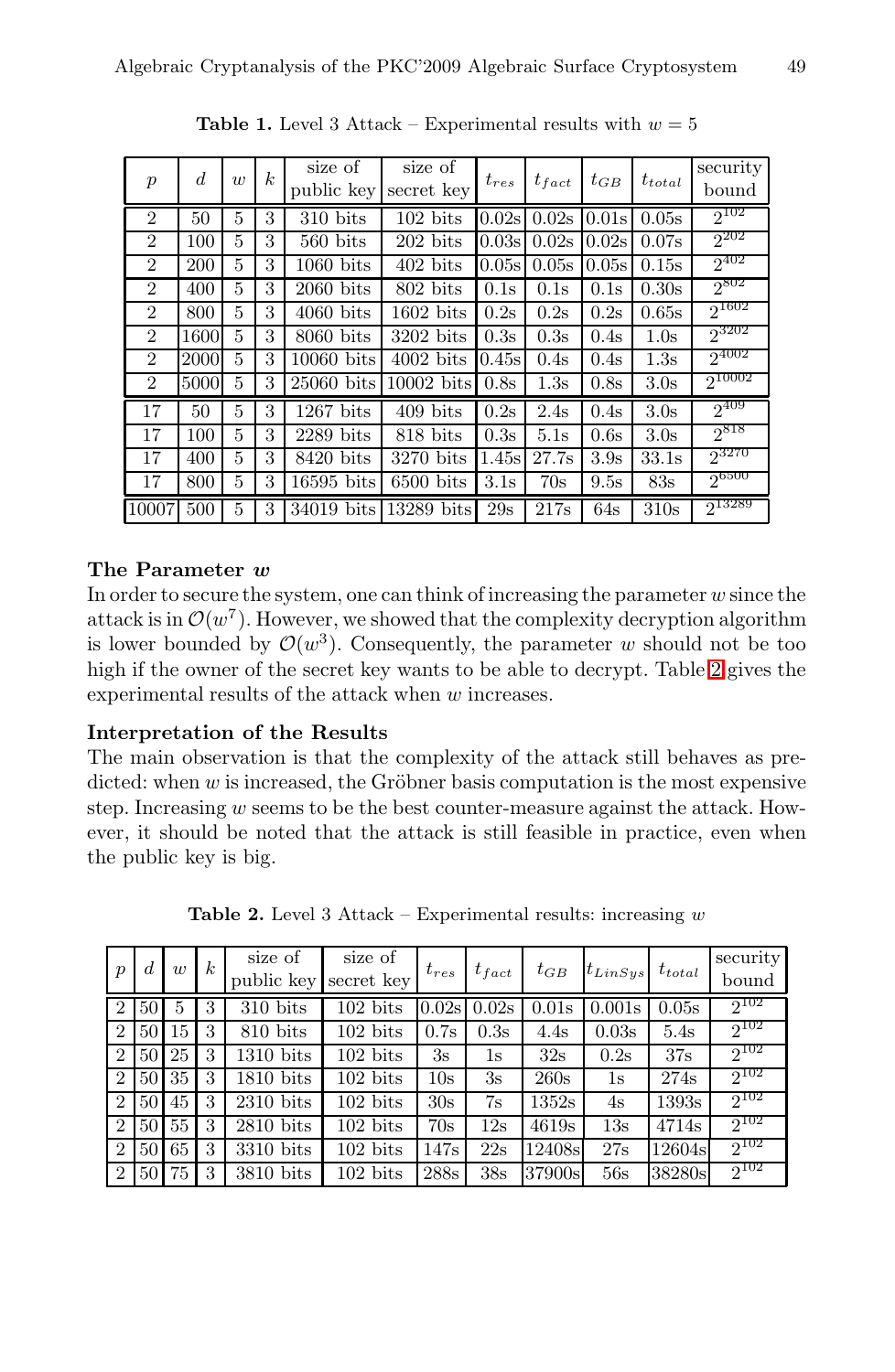# **7 Conclusion**

In this paper, we analyze the security of the PKC'2009 Algebraic Surface Cryptosystem. We provide three variants of a message recovery attack. We also estimate very precisely the complexity of the Level 3 Attack and we show that it is polynomial in all the parameters of the system. Furthermore, it is quasi-linear in the size of the secret key, whereas the decryption algorithm proposed in [3] is cubic.

Experimental results confirm the theoretical analysis. We show that the attack can easily break ASC with recommended parameters. The best choice to try to secure ASC against the attack is to take p and d as small as possible  $(p = 2)$ and  $d = 50$ ) and increase w. However our implementation is polynomial in w and can break the system in few hours, even when  $w = 75$  (this value should be compared to the initial recommended  $w = 5$ ).

Thereby, we consider that the system is fully broken, but we believe that the section finding problem is still an interesting problem; in this paper, we have simply shown how to avoid to solve it in the context of ASC.

<span id="page-15-5"></span><span id="page-15-1"></span>**Acknowledgements.** We wish to thank the anonymous referees for their helpful comments and suggestions. We are also thankful to Maki Iwami for useful discussions.

# <span id="page-15-3"></span><span id="page-15-0"></span>**References**

- 1. Adams, W.W., Loustaunau, P.: An introduction to Gröbner bases. American Mathematical Society (1994)
- <span id="page-15-2"></span>2. Akiyama, K., Goto, Y.: An Algebraic Surface Public-key Cryptosystem. IEIC Technical Report (Institute of Electronics, Information and Communication Engineers) 104(421), 13–20 (2004)
- <span id="page-15-4"></span>3. Akiyama, K., Goto, Y., Miyake, H.: An Algebraic Surface Cryptosystem. In: Jarecki, S., Tsudik, G. (eds.) PKC 2009. LNCS, vol. 5443, p. 442. Springer, Heidelberg (2009)
- 4. Bardet, M., Faugere, J.-C., Salvy, B.: On the complexity of Gröbner basis computation of semi-regular overdetermined algebraic equations. In: Proceedings of the International Conference on Polynomial System Solving, pp. 71–74 (2004)
- 5. Bardet, M., Faugere, J.-C., Salvy, B., Yang, B.-Y.: Asymptotic behaviour of the degree of regularity of semi-regular polynomial systems. In: Proceedings of the Eight International Symposium on Effective Methods in Algebraic Geometry, MEGA (2005)
- 6. Cox, D.A., Little, J.B., O'Shea, D.: Ideals, varieties, and algorithms: an introduction to computational algebraic geometry and commutative algebra. Springer, Heidelberg (1997)
- 7. Faugère, J.-C.: A new efficient algorithm for computing Gröbner bases ( $F4$ ). Journal of Pure and Applied Algebra 139, 61–88 (1999)
- 8. Faugère, J.-C.: A new efficient algorithm for computing Gröbner bases without reduction to zero (F5). In: Proceedings of the 2002 international symposium on symbolic and algebraic computation, pp. 75–83. ACM, New York (2002)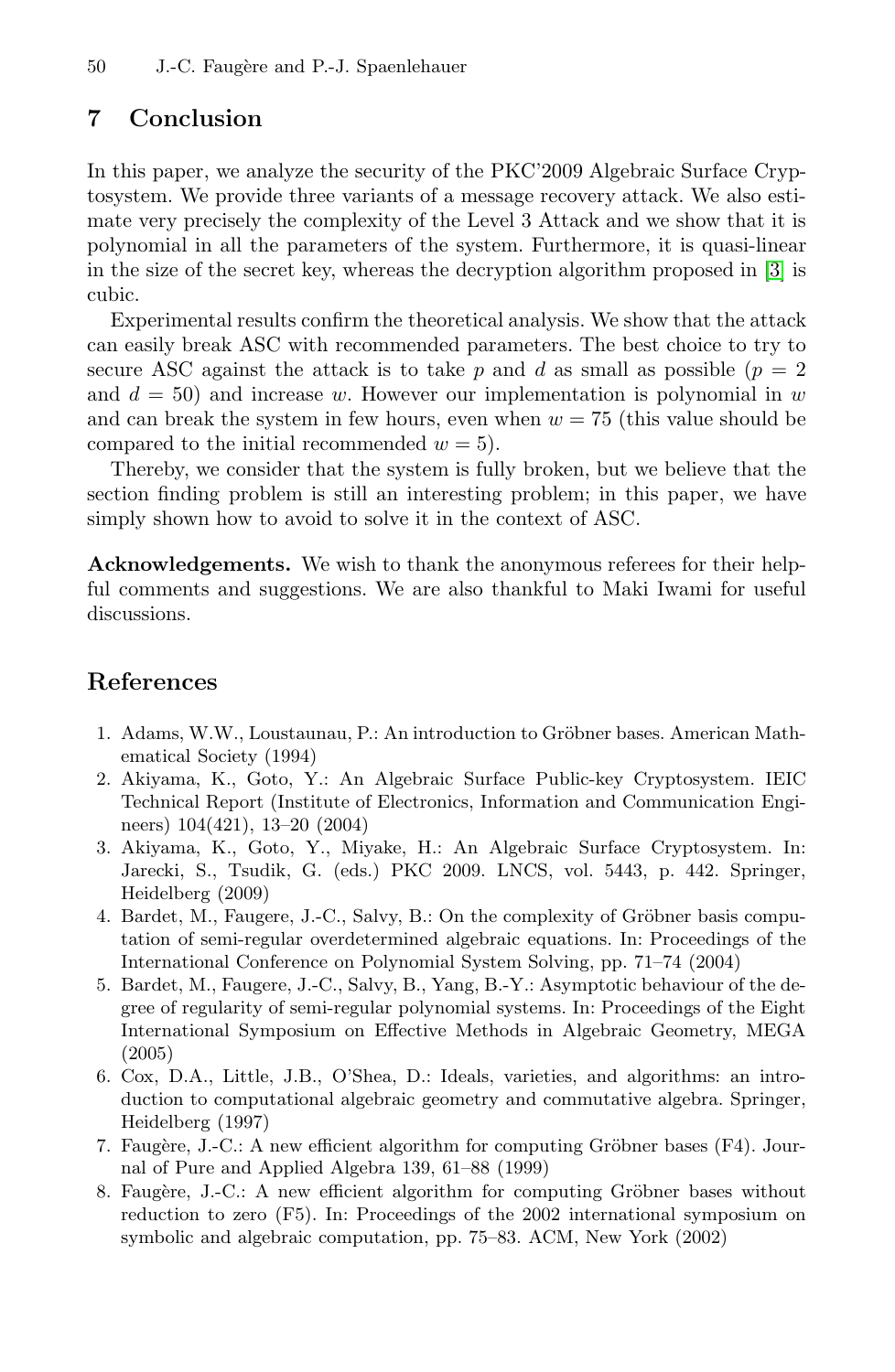- <span id="page-16-4"></span><span id="page-16-3"></span><span id="page-16-1"></span>9. Faugère, J.-C., Gianni, P., Lazard, D., Mora, T.: Efficient computation of zerodimensional Gröbner bases by change of ordering. Journal of Symbolic Computation 16(4), 329–344 (1993)
- <span id="page-16-6"></span>10. Garey, M.R., Johnson, D.S., et al.: Computers and Intractability: A Guide to the Theory of NP-completeness. W.H. Freeman, San Francisco (1979)
- <span id="page-16-0"></span>11. Ivanov, P., Voloch, J.F.: Breaking the Akiyama-Goto cryptosystem. Arithmetic, Geometry, Cryptography and Coding Theory 487 (2009)
- 12. Iwami, M.: A Reduction Attack on Algebraic Surface Public-Key Cryptosystems. In: Workshop of Research Institute for Mathematical Sciences (RIMS) Kyoto University, New development of research on Computer Algebra, RIMS Kokyuroku, vol. 1572. Springer, Heidelberg (2007)
- 13. Lazard, D.: Gröbner bases, Gaussian elimination and resolution of systems of algebraic equations. In: EUROCAL, vol. 162, pp. 146–156. Springer, Heidelberg (1983)
- <span id="page-16-2"></span>14. Lecerf, G.: New recombination algorithms for bivariate polynomial factorization based on Hensel lifting. To appear in AAECC (2007)
- <span id="page-16-5"></span>15. Patarin, J.: Hidden fields equations (HFE) and isomorphisms of polynomials (IP): Two new families of asymmetric algorithms. In: Maurer, U.M. (ed.) EUROCRYPT 1996. LNCS, vol. 1070, pp. 33–48. Springer, Heidelberg (1996)
- 16. Shor, P.W.: Algorithms for quantum computation: discrete logarithms and factoring. In: SFCS 1994: Proceedings of the 35th Annual Symposium on Foundations of Computer Science, Washington, DC, USA, pp. 124–134. IEEE Computer Society Press, Los Alamitos (1994)
- 17. Uchiyama, S., Tokunaga, H.: On the Security of the Algebraic Surface Public-key Cryptosystems. In: Proceedings of SCIS [\(20](#page-15-4)[07](#page-15-5))
- 18. Von Zur Gathen, J., Gerhard, J.: Modern computer algebra. Cambridge University Press, Cambridge (2003)

## A Gröbner Bases and Normal Form

In this section, we shortly describe some fundamental tools from commutative algebra, which are useful for the attack presented in this paper. For a more complete presentation of those tools, the reader can refer to [6,1].

From now on, K is a field and R denotes the ring  $\mathbb{K}[x_1,\ldots,x_n]$ . We suppose given an admissible monomial ordering <: for the attack we consider the *grevlex* (graded reverse lexicographical) ordering. Figure 1 and admissible monod<br>
graded reverse lexicograp<br> **Definition 1 (Grevlex** of<br>  $et m_1 = x_1^{\alpha_1} \dots x_n^{\alpha_n}, m_2 = \sum_{i=1}^n \beta_i$  or

**Definition 1 (Grevlex ordering).** *The* grevlex *ordering is defined as follows.* Let  $m_1 = x_1^{\alpha_1} \dots x_n^{\alpha_n}$ ,  $m_2 = x_1^{\beta_1} \dots x_n^{\beta_n}$  be two monomials. Then  $m_1 > m_2$  *if* **Figure 1** and the rightmost nonzero entry of ( $\alpha_1 - \beta_1$ ,..., $\alpha_n - \sum_{i=1}^n \alpha_i > \sum_{i=1}^n \beta_i$  or<br>  $\alpha_i = \sum_{i=1}^n \alpha_i = \sum_{i=1}^n \beta_i$  and the rightmost nonzero entry of  $(\alpha_1 - \beta_1, \ldots, \alpha_n - \beta_n)$ 

- 
- *is negative.*

For any polynomial  $P \in R$ ,  $LM(P)$  denotes its leading monomial with respect to  $\lt$ . For any ideal  $I \subset R$ ,  $LM(I)$  denotes the ideal generated by  $\langle \{LM(P) :$  $P\in I\}$ .

**Definition 2** (Normal form). Let I be an ideal of R, and  $f \in R$  be a polyno*mial. Then there exist unique polynomials*  $h, g \in R$  *such that* h *is monic,*  $g \in I$ ,  $f = h + g$  *and no monomial of* h *is in LM(I)*. Then h *is called the* normal form *of* f *with respect to* I *and*  $\lt$ , *and is noted*  $NF_I(f)$ *.*